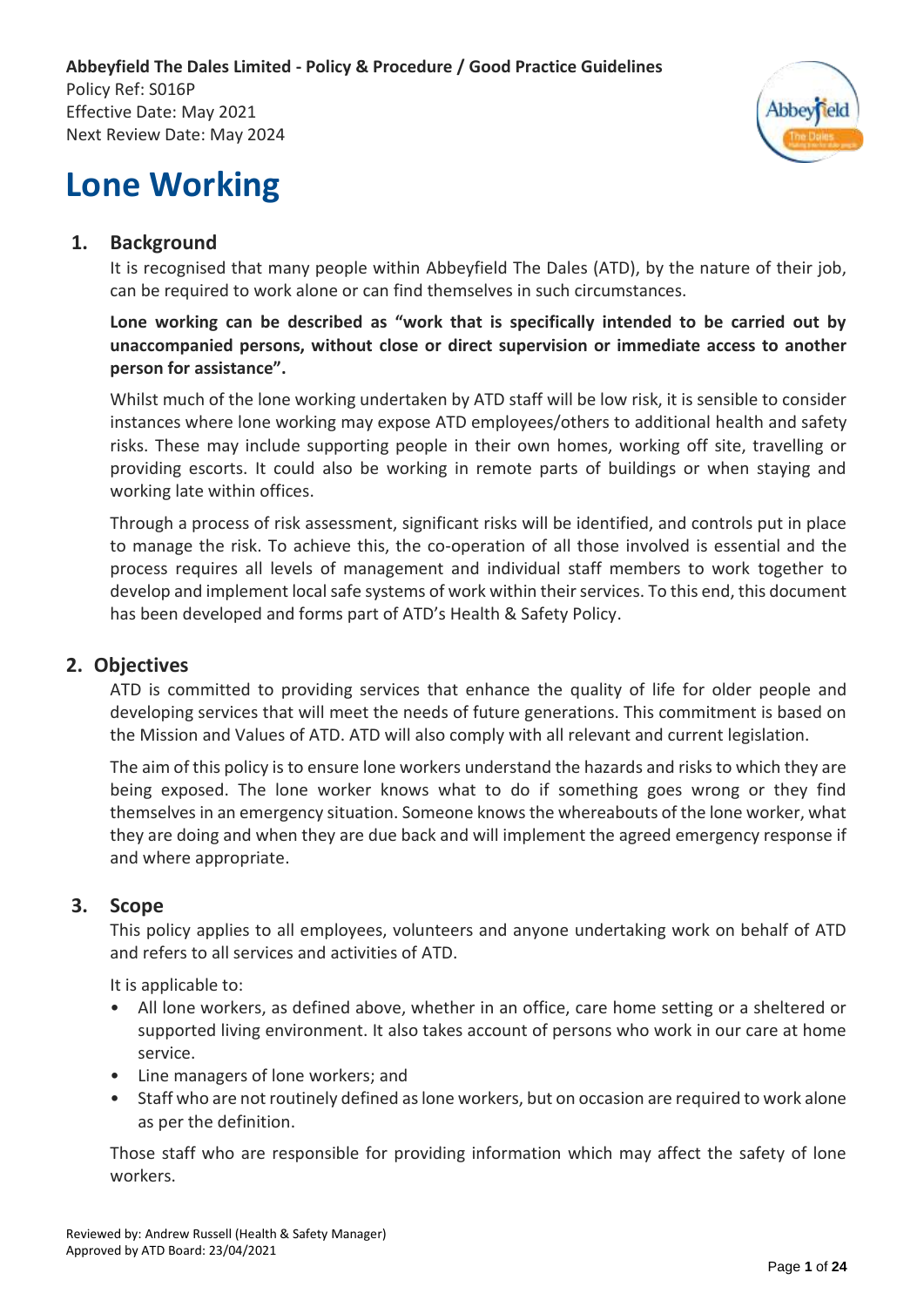# **4. Policy**

ATD is committed to ensuring, that staff who are required to work alone or unsupervised for significant periods of time are reasonably protected from risks to their health and safety.

Working alone does not contravene the law, but it can bring additional risks to a work activity. Through the process of risk assessment, ATD will identify activities that have a significant level of risk attached to them and will employ reasonable controls to reduce the exposure to those risks or eliminate the risk all together.

#### **4.1. Definitions**

HSE definition: *"Lone working can be described as "work that is specifically intended to be carried out by unaccompanied persons, without close or direct supervision or immediate access to another person for assistance".*

## **4.2. Roles & Responsibilities**

#### **4.2.1. Chief Executive (CE)**

Overall responsibility for ensuring implementation of this policy is managed and compliance with safety and quality is through the CE.

#### **4.2.2. The Health & Safety Manager (HSM)**

The HSM is delegated the responsibility for Health and Safety Management within ATD which includes responsibility for establishing and monitoring the effectiveness of the Lone Working Policy. This function will be carried out by the Health & Safety Manager who is ATD's competent person as defined in legislation.

## **4.2.3. Director of Operations (DOO)/Director of Support Services (DOSS)**

The CE requires the DOO/DOSS to establish and monitor the operational implementation of these arrangements within their area of responsibility.

In collaboration with the Quality Manager (QM) and the HSM, the DOO/DOSS are required to establish local health and safety arrangements to ensure compliance.

The DOO/DOSS will manage specific concerns relating to lone working conditions and ensure appropriate supervision and appraisal systems are in place to manage any concerns.

# **4.2.4. Housing and Care Services Managers / House Managers and Office Managers**

These managers are responsible for:

- Ensuring that staff are aware of this policy and understand the methods and timing of reporting incidents.
- Ensuring risk assessments, local procedures and arrangements are produced and that safe systems of work are adopted including emergency response arrangements.
- Ensuring that any lone working procedures and safe systems of work implemented are subject to regular monitoring and reviewing to ensure effectiveness; and
- Ensuring that staff receive appropriate information, instruction, training, supervision, and equipment as identified from their job description, risk assessments and other relevant documentation.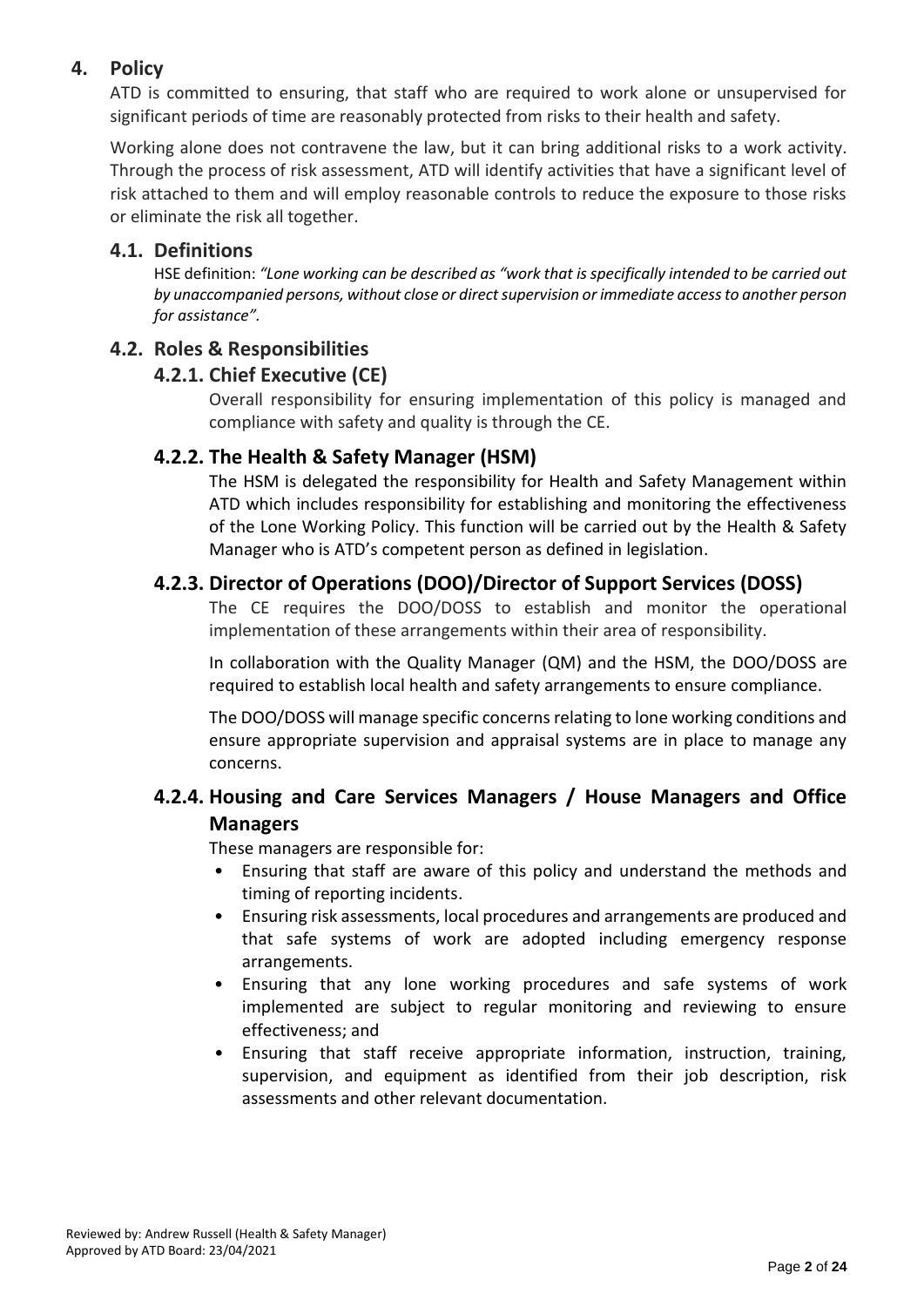# **4.2.5. Staff**

If staff hold a post where the nature of the job involves working alone, a risk assessment must be carried out with appropriate arrangements put in place to ensure health and safety. Staff must:

- Ensure they have all the necessary information, instruction, and training to recognise the hazards and risks involved with working alone.
- Comply with policy and all related procedures and co-operate with supervisors and managers on all health and safety matters.
- Take reasonable care of their own health and safety and that of others who may be affected by their acts or omissions at work.
- Use and take full part in the check call buddy systems Appendix 7.
- Advise line managers of any concerns or risks.
- Carry out dynamic risk assessments.
- Report all incidents of violence and aggression.
- Attend appropriate training.
- Follow safe working procedures including the use of safety / communications equipment.
- Know emergency procedures and what to do if something goes wrong.
- Where appropriate share their schedule in accordance with local arrangements; and
- Report any incidents, concerns about working alone, or faulty equipment to their line manager.

## **4.3. Regulatory requirements**

## **4.3.1. Health and Safety at Work Act 1974**

ATD have responsibilities under the Health and Safety at Work Act 1974, particularly in relation to employers ensuring, as far as is reasonably practicable, the health, safety, and welfare of employees at work.

#### **4.3.2. The Management of Health and Safety at Work Regulations 1999**

These Regulations require employers to assess risks to employees and non-employees and make arrangements for effective planning, organisation, control, monitoring and review of health and safety risks.

Where appropriate, employers must assess the risks of Lone workers and violence to employees and, if necessary, put in place control measures to protect them.

# **4.3.3. Safety Representatives and Safety Committees Regulations 1977 (a) and The Health and Safety (Consultation with Employees) Regulations 1996 (b)**

Employers must inform and consult with employees in good time on matters relating to their health and safety. Employee representatives, either appointed by recognised trade unions under (a) or elected under (b) may make representations to their employer on matters affecting the health and safety of those they represent.

## **4.3.4. The Corporate Manslaughter and Corporate Homicide Act 2007**

This legislation creates a new offence under which an organisation (rather than any individual) can be prosecuted and face an unlimited fine, particularly if an organisation is in gross breach of health and safety standards and the duty of care owed to the deceased.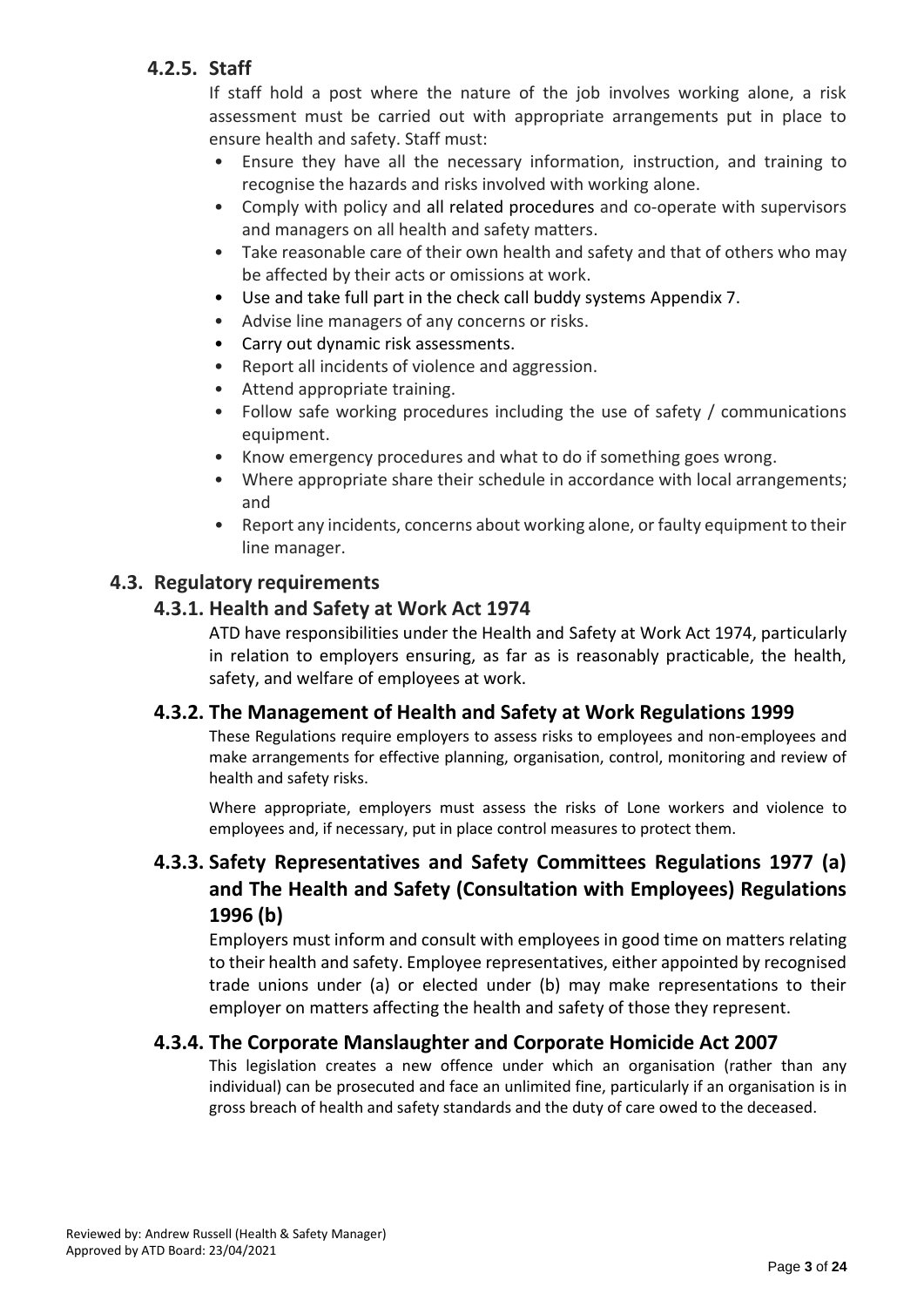## **4.4. Monitoring & Review**

ATD is committed to ensuring that all policies and procedures are kept under review to ensure that they remain compliant with all relevant legislation and reflect organisational development.

This document will be reviewed jointly by the DOO/DOSS and the HSM within three years or earlier if there is a change in the legal, procedural, or good practice requirements or following a major incident as required.

ATD is committed to regular auditing of lone working arrangements and will also monitor agreed performance indicators as determined by the DOO / DOSS.

Additionally, the HSM may also monitor incidents, help managers conduct risk assessments, carry out workplace inspections following incidents, etc.

#### **4.5. Advice & Further Review**

Further advice and information regarding lone working can be obtained from the HSM.

#### **4.6. Equality and Human Rights Considerations**

It is acknowledged that this policy may relate to staff from ethnic minority backgrounds or origins where English is not a first language, where staff may have specific learning needs, be pregnant or have other additional support needs.

Managers should ensure that where it is applicable to lone working, local arrangements and procedures can be made available in alternative formats or suitable arrangements are put in place to ensure the ongoing safety of all employees.

## **5. Finance, Value for Money & Social Value**

N/A

## **6. Supported Appendices**

APPENDIX 1: Risk Assessment and Safe Systems of Work APPENDIX 2: Example Buddy System APPENDIX 3: Home visits - Assessments and Meetings APPENDIX 4: Severe Weather Conditions and Breakdowns APPENDIX 5: Personal Safety Whilst on Foot APPENDIX 6: Manager's Checklist APPENDIX 7: Lone Worker Buddy System

## **7. Linked Policies**

Health and Safety (HSF007) First Aid (HSF002) Moving & Handling (R029P) Risk Assessment (HSR001)

## **8. Legislation/Regulation**

This policy is underpinned by health and safety legislation and places a duty on ATD to provide and maintain a safe working environment. The key piece of legislation is: The Health & Safety at Work Act 1974 The Health & Safety-First Aid Regulations 1981 The Management of Health & Safety at Work Regulations 1999 The Corporate Manslaughter and Corporate Homicide Act 2007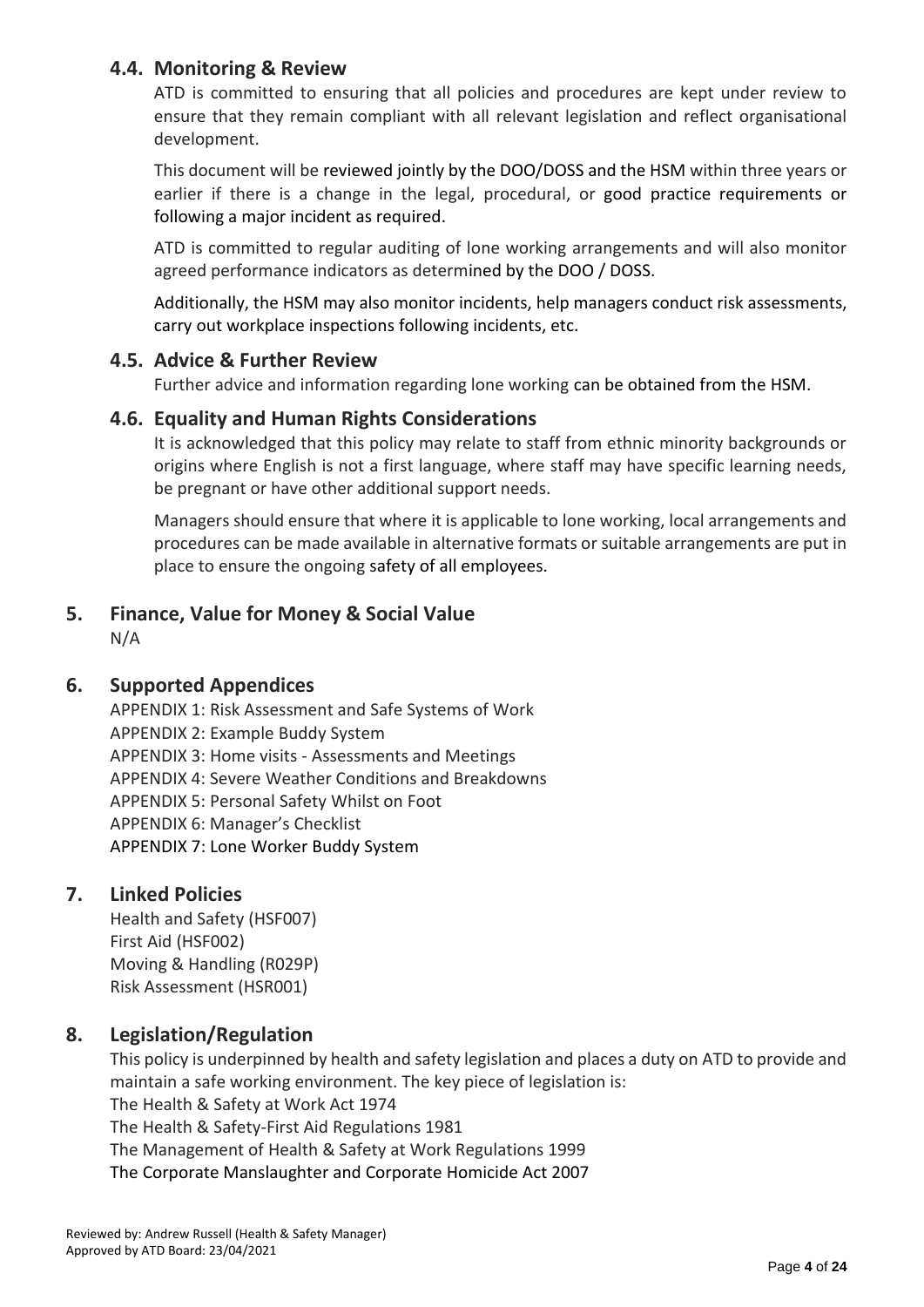## **9. Review**

Every 3 years, subject to any regulatory or legislative updates.

## **10. Procedure/Guidance**

#### **10.1. The Risk Management Process**

Safe lone working is reliant on the judgement of the staff member making the risk assessments.

#### **10.1.1. Identification of risks**

The identification of risks relies on using all available information in relation to lone working to ensure that the risk of future incidents can be minimised. This includes learning from operational experience of previous incidents and involving feedback from all staff within ATD and stakeholders. It is therefore essential that staff are encouraged to report identified risks to building managers, as well as 'near misses', so that a risk assessment can be carried out, appropriate action taken, and control measures put in place.

#### **10.1.2. Identification of risk for lone workers**

The risk identification process should be carried out to identify the risks to lone workers and any others who may be affected by their work. This information is needed to make decisions on how to manage those risks and ensure that the action taken is proportionate. Arrangements also need to be made to monitor and review the findings.

This risk identification should consider:

- Lone working staff groups exposed to risk
- Lone workers holding apartment or flat viewings
- Working conditions: normal, abnormal, and hazardous conditions, such as dangerous steps, unhygienic or isolated conditions, poor lighting, working in lofts
- Particular work activities that might present a risk to lone workers, such as traveling to the banks or post office, collecting expensive items from shops.
- Staff delivering unwelcome information or bad news: whether they have received suitable and sufficient training to deliver sensitive or bad news and defuse potentially violent situations
- The possibility of an increased risk of violence from residents/service users due to alcohol abuse, or drug misuse in relation to their clinical condition or response to treatment, and the risk of violence from their carer's, relatives, or friends
- lone workers carrying equipment that makes them a target for theft or makes them less able to protect themselves
- Evaluation of capability to undertake lone working for example, being inexperienced or pregnant, or having a disability.

#### **10.1.3. Managing Risk**

Managers are required to implement measures to manage, control and mitigate risks to lone workers. The levels of follow-up action should be proportionate to the level of concern highlighted in the risk assessment. These measures should be specific, commensurate with the risk identified, and realistic.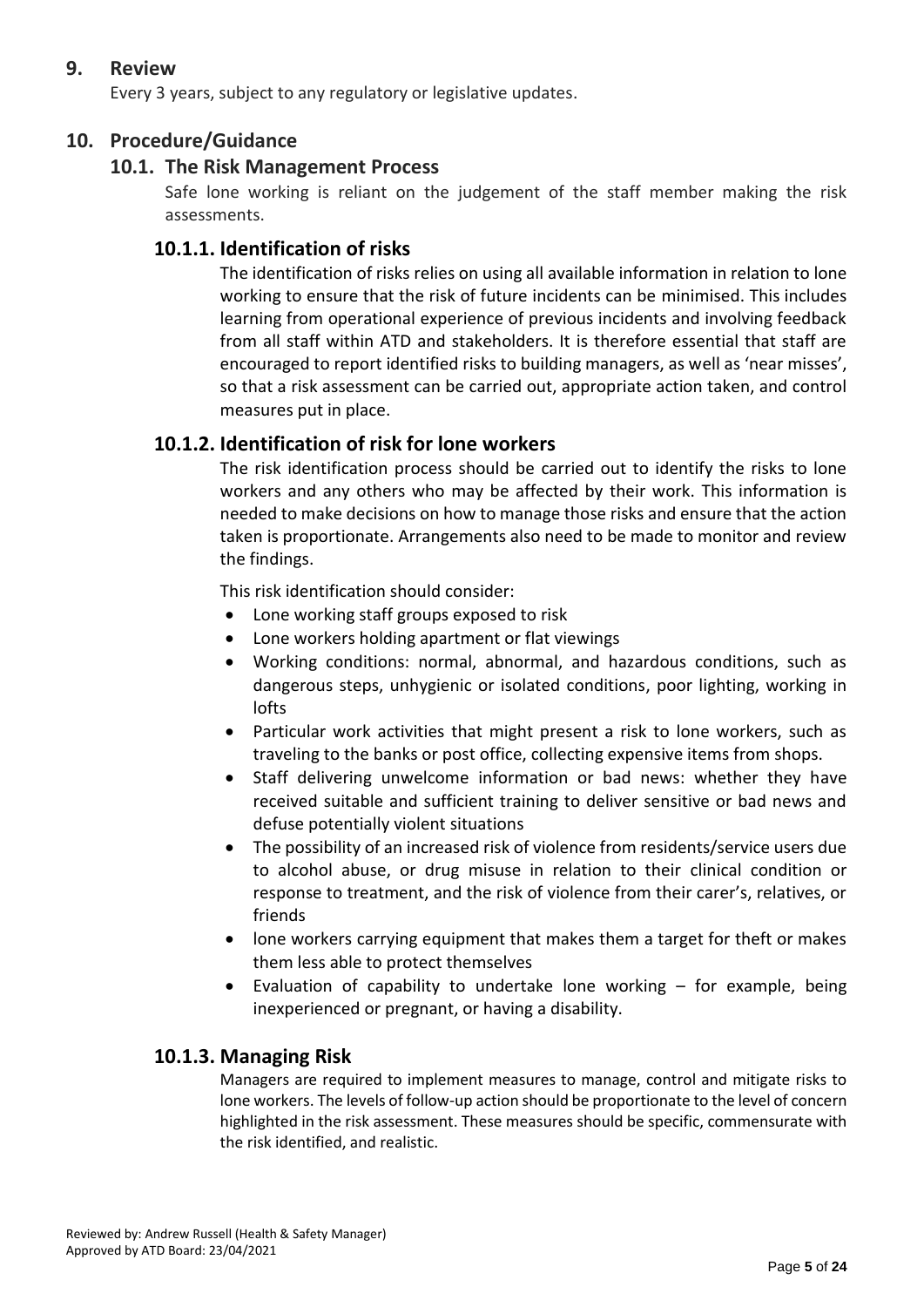## **10.2. Risk Assessment**

The key to risk assessment is to identify hazards, understand how and why incidents occur in lone working situations and learn from that understanding to make improvements to controls and systems to reduce the risk to the employee. To achieve this, the following factors should be considered and documented:

- Type of incident risk (e.g., physical assault/theft of property or equipment).
- Frequency/likelihood of incident occurring and having an impact on individuals, resources and delivery of resident care and support.
- Severity of the incident: impact on affected individuals and cost to ATD as an organisation in human and financial terms.
- Confidence that the necessary control measures are in place or improvements are being made.
- The level of concern and rated risk.
- What action needs to be taken to ensure that improvements are made, and risks reduced.

#### **10.2.1. Dynamic Risk Assessment**

The importance of dynamic assessment is that it enables lone workers to anticipate and recognise the early warning signs of suspected risks and enables safe early interventions to minimise or negate the risk to themselves and others. It recognises that situations change rapidly as do associated risks and that dynamic risk assessment should be an ongoing process by the individual member of staff.

A dynamic risk assessment is a way of continuously assessing a situation as you are dealing with it to ensure that risks of violence or risk are quickly recognised, assessed, and responded to.

A dynamic risk assessment should be conducted as necessary in the circumstances in place at the time. The process involves:

- The assessment of risk in dynamic situations is undertaken before, during and after an apartment or flat viewing, potentially hazardous appointment or working period.
- The benefits of proceeding with a task must be weighed carefully against the adverse risk posed to the lone worker.

What sets DRA apart from systematic or (normal) risk assessment is that it is applied in situations that are:

- Unpredictable/unforeseen risks
- The risk environment rapidly changes
- Allows individual to make a risk judgement
- Provides personnel with a consistent approach to assessing risk.

#### **10.3. Lone Worker Movements**

Lone workers should always ensure that someone else (a manager or appropriate colleague) is aware of their movements. This means providing them with the name of the ATD building or address of where they will be working, details of the people they will be working with, meeting, or visiting, telephone numbers if known and expected arrival and departure times.

Lone workers should leave a written visiting log, containing a diary of visits. This information must be kept confidential. Details can be left on a whiteboard or similar if it is in a secure office to which no members of the public have access and is not overlooked through windows. Arrangements should be in place to ensure that if a colleague with whom details have been left leaves work, they will pass the details to another colleague who will check that the lone worker arrives back at their office/base or has safely completed their duties. For office-based staff, if details have been left on a whiteboard, they must not be erased until it has been confirmed that the lone worker has returned safely or completed their duties for that day.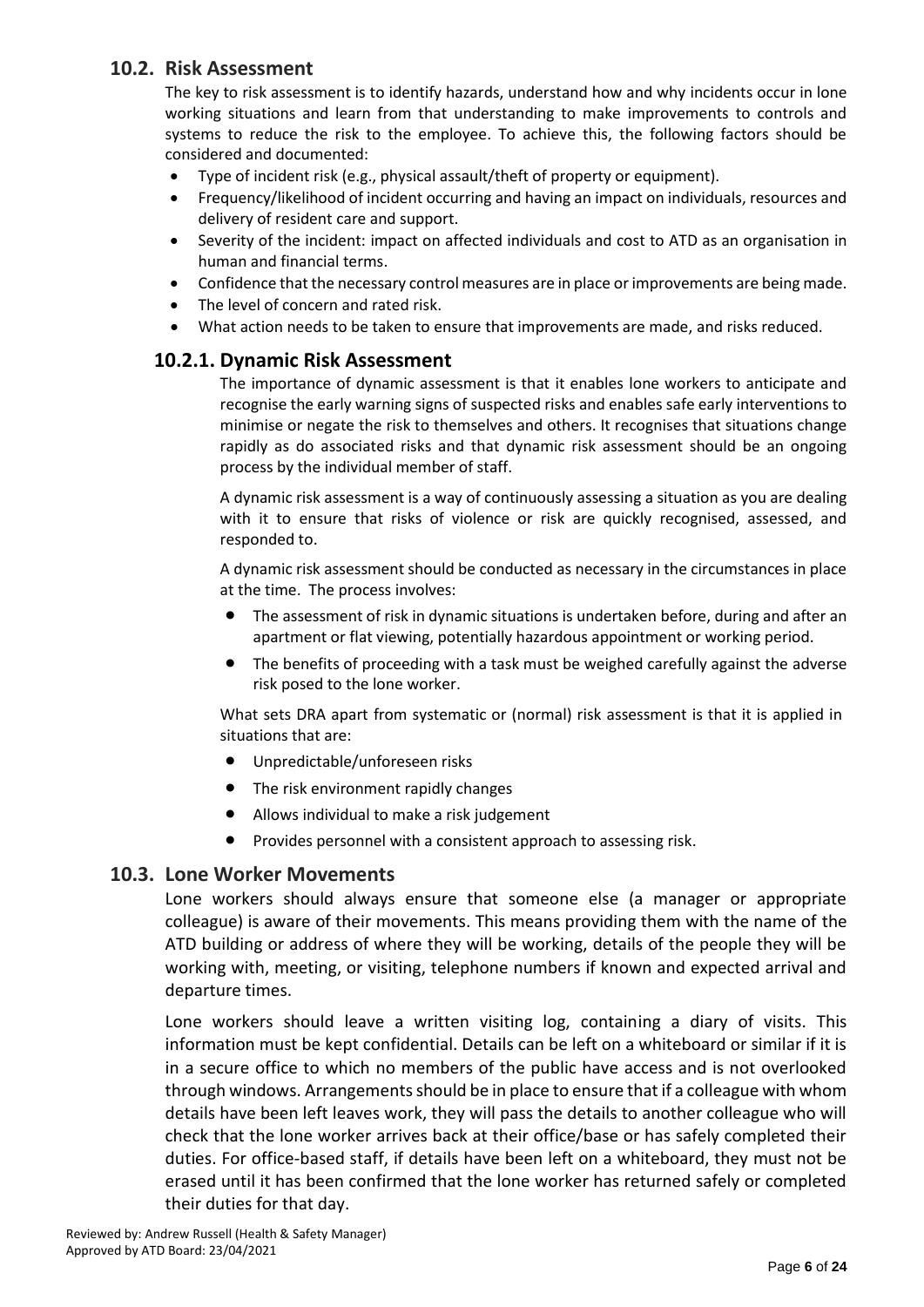Apartment or flat viewings should only be conducted having taken the full details (Including mobile phone number) of the person viewing the apartment or flat, these details must be passed to a manager or colleague before the meeting take place. Staff should ring the manager or colleague just before they go in the flat or apartment and have this number ready to ring if required. Staff should hold the mobile phone in the hand during the visit. Staff should conduct your own dynamic risk assessment on the doorstep before entering. If they feel at all uncomfortable or unsure, make an excuse"

Should staff need emergency assistance they should use the code words statement "There was a damp ceiling patch at the last property" This will only be used in emergencies all available ATD staff will go to the property and the Police will be called.

Once the visit is completely over EG the visitor is out of the apartment or flat and you are safely in your car or the visitor is out of the locked building call the manager or colleague to say you are safe. If the visitor returns restart the processes before letting them back in the building.

Details of vehicles used by lone workers should also be left with a manager or colleague, for example, registration number, make, model and colour. Procedures should also be in place to ensure that the lone worker is in regular contact with their manager or relevant colleague, particularly if they are delayed or have to cancel an appointment this should be done by using a mobile phone or in poor reception a text message.

Where there is genuine concern, as a result of a lone worker failing to attend a visit or an arranged meeting within an agreed time, or to make contact as agreed, the manager should inform SMT and the HSM.

If it is thought that the lone worker may be at risk, it is important that matters are dealt with quickly, after considering all the available facts. Staff can start to trace the lone workers movements by starting at the persons last know confirmed place; and then retrace the persons route, path, or steps. If police involvement is needed, they should be given full access to information held and personnel who may hold it, if that information might help trace the lone worker and provide a fuller assessment of any risks they may be facing.

It is crucial that contact arrangements, once in place, are adhered to. Many such procedures fail simply because staff members forget to make the necessary calls when required and the result of this can sadly be fatal.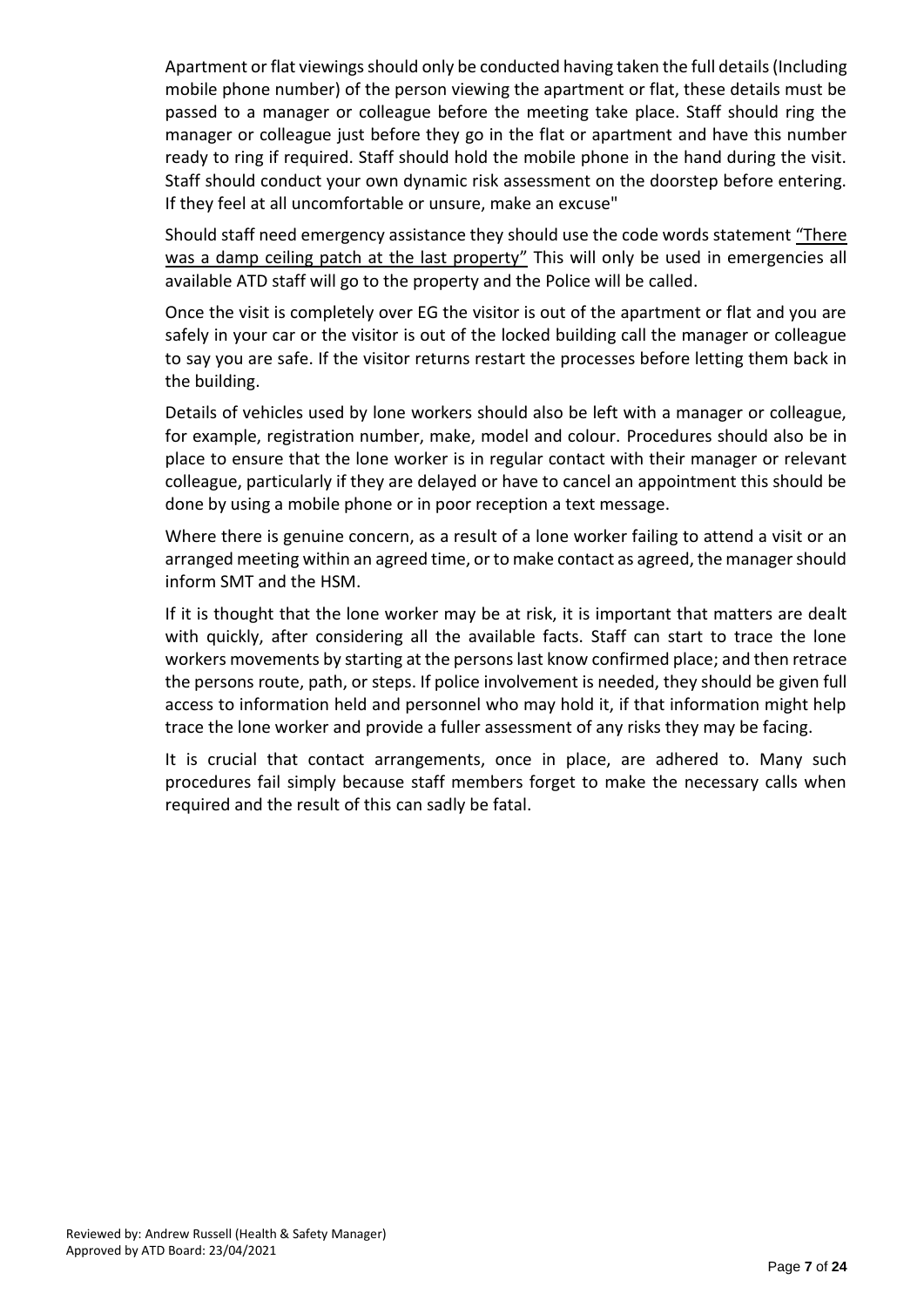# **Appendix 1: Risk Assessment and Safe Systems of Work**

Where there is the potential for working alone, a risk assessment is required. These should be completed with the individuals who are involved in the task or process being assessed as they are the people who best understand the risks. This includes:

- STEP 1 Identification of individual, environmental, and service hazards and risks.
- STEP 2 Development of local procedures / safe systems of work / training.
- STEP 3 Establish clear and effective communications.
- STEP 4 Monitoring and review.

#### **STEP 1 - IDENTIFICATION OF INDIVIDUAL, ENVIRONMENTAL, AND SERVICE HAZARDS AND RISKS.**

The risk assessment process should consider the identification of hazards and risks in relation to:

- Means of access and/or egress
- Equipment
- Substances
- The environment
- Travel/route planning
- Communication
- The nature of the activity
- The individuals involved

#### **Residents/other individuals being supported:**

- Specific consideration should be given to the complex needs of people we support particularly when working alone in someone's own home or attending assessments:
- Is the person known to suffer from high levels of stress or anxiety?
- Is there a history of addiction to substances or alcohol?
- Does the person have a history of violence or threats of violence?
- Does the person suffer from a medical condition which may result in a loss of self-control?
- Has the person exhibited other inappropriate behaviour?
- Does the person perceive a healthcare worker/professional as a threat to their own liberty or themselves?
- Is the work out of hours? E.g. nights, bank holidays which may have reduced staff levels.
- Does the person have unrealistic expectations of what can be done for them?
- Does the person perceive staff as wilfully unhelpful?
- Has the person a history of making allegations against staff?

#### **Staff:**

- Are staff familiar with relevant ATD procedures and local arrangements for lone workers?
- Have they received relevant training?
- Are staff new to the job, location, or service?
- Are they of reasonable medical fitness?
- Are they pregnant?
- Do they have special needs or language difficulties?
- Is the time of visits a factor?
- Have they a planned exit route / exit strategy?
- Are staff aware of emergency procedures, remote monitoring, and warden call systems?
- Are there people providing cover from other services / agencies who are not familiar with the building and emergency procedures?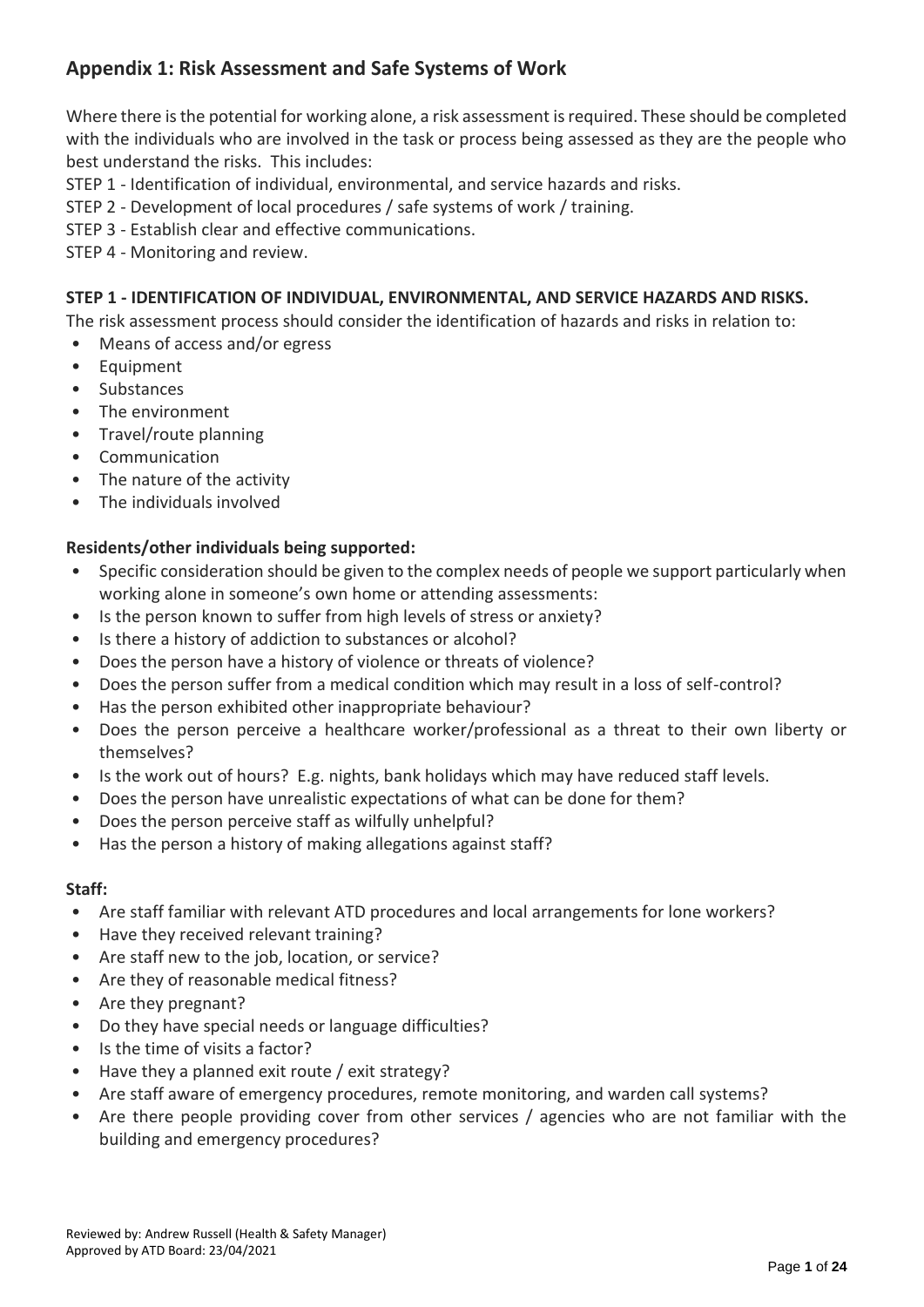#### **Environmental risk factors:**

- Is the remoteness or isolation of the workplace a factor?
- Are there any problems with communication in parts or all the building?
- Is there a possibility of interference, such as violence or criminal activity from other persons?
- Is there a possibility of an animal attack?
- Is there a need to ensure a safe position within a room?
- Are there offensive weapons present?
- Is the area hygienically clean and free from pests and pathogens?
- Is there hoarding or items stored which could pose a hazard?
- Is the lighting appropriate?
- Are there any special security arrangements in place such as key safes, swipe cards or keypads etc?
- Is there safe parking, where needed?

#### **The task/ nature of activities undertaken:**

- Does it involve hazardous moving and handling?
- Does it involve working with hot surfaces or liquids?
- Does it involve the use, handling, and disposal of hazardous substances?
- Does it involve working at height, in confined spaces or loft areas?
- Does it involve driving in bad weather or to remote areas where mobile phone coverage could be an issue?

#### **STEP 2 - DEVELOPMENT OF LOCAL PROCEDURES / SAFE SYSTEMS OF WORK / TRAINING**

From the risk assessment it should be possible to identify lone working risk areas or activities. Local procedures need to be written to ensure there is a safe system of work for staff working in lone worker risk areas or activities. The emphasis should be on reducing the risk as low as is reasonably practicable. It is harder for lone workers to get help, so they may need extra training by the manager in the local procedures. They should understand any risks in their work and how to control them.

Training is particularly important:

- Where there is limited supervision to control, guide and help lone workers in uncertain situations.
- Enabling people to cope with unexpected situations, such as those involving violence.
- The Manager should set limits on what can be done while working alone.

Make sure workers are:

- Competent to deal with the requirements of the job.
- Trained in using any technical solutions.
- Able to recognise when they should get advice.

#### **STEP 3 – ESTABLISH CLEAR & EFFECTIVE COMMUNICATIONS**

The risk assessment should pay attention to the process of communication and the management chain including on-call back up in the event of an emergency. Some measures can be as simple as having a mobile phone and an on-call list.

There should be an appropriate level of communication of information about residents given to ATD staff covering shifts or from agencies which may be providing support or care to an individual. This should include the risk, potential for violence and aggression and trigger points.

Managers are responsible for ensuring systems are in place to share such information and concerns. They are responsible for balancing the need to provide information on potential risks with protecting an individual's right to privacy. Legislation allows for the sharing of confidential information for the protection of health. This must be justified on a case-by-case basis.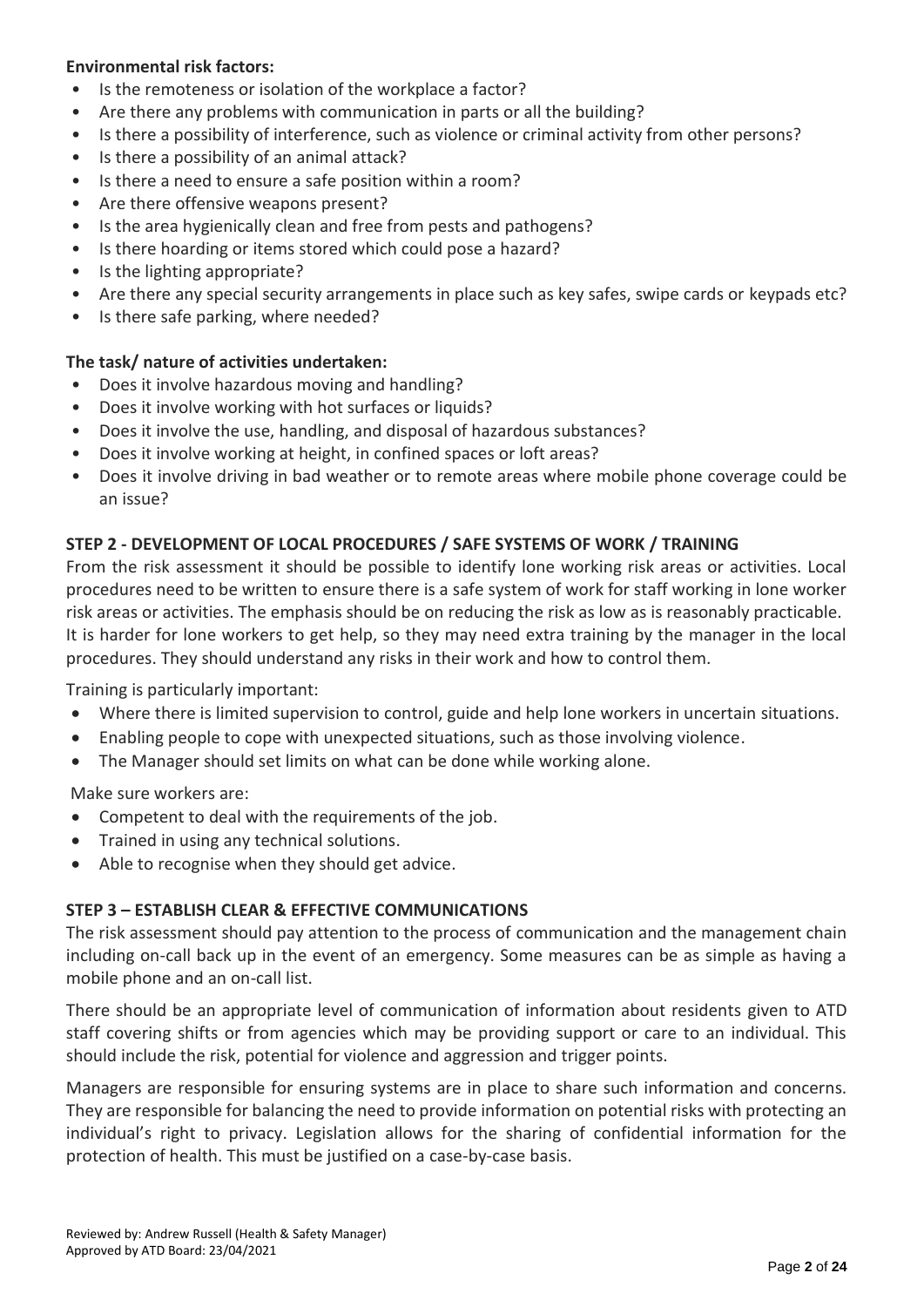#### **Local system of communicating with each other (buddy system)**

It is imperative that the Manager establishes a local system of ensuring the whereabouts of individuals and an emergency response system is agreed. All staff must be compelled to use the system once established for their service or office.

In the unlikely event a staff member goes missing, the police will need to know where they had gone and the route they were thought to have taken, where they were supposed to be, who they had gone to see and the time the person was expected back. A local system of communicating will, if needed, prove important in rendering aid should such incidents arise.

Following risk assessment, methods of communication will be made available which will facilitate safe working practices:

- Mobile phones
- Use of two-way radios
- Silent alarms linked to switchboard
- Personal safety alarms
- Warden call systems

Consideration should be given to mobile phone coverage and, if assessed as appropriate, a direct telephone link to receiving centres or the emergency services. A communication procedure for lone working must be in place in every service and, where required, be utilised by all staff when working alone.

#### **STEP 4 - MONITORING AND REVIEW**

Regular reviews are necessary at regular intervals and whenever there is reason to suspect they are no longer valid.

Managers must ensure that any lone working procedures and safe systems of work implemented are subject to regular monitoring and review to ensure effectiveness. This may take the form of both informal monitoring on a day to-day basis and more formally via audits or safety inspections.

Risk assessments must be reviewed at regular intervals and whenever there is reason to suspect they are no longer valid or following an untoward incident. Staff are responsible for adhering to procedures and should report any incidents or concerns relating to the safety and effectiveness of the working arrangements to their line manager.

It is the responsibility of the individual and the line manager to identify any training needs and to ensure that these are facilitated. Managers are responsible for ensuring staff have received necessary training. Once completed, this information should be forwarded to Quality Manager to be kept on the individual's file.

#### **Incident Management**

All incidents must be reported and investigated in accordance with ATD's Health & Safety policy and accident/incident reporting system.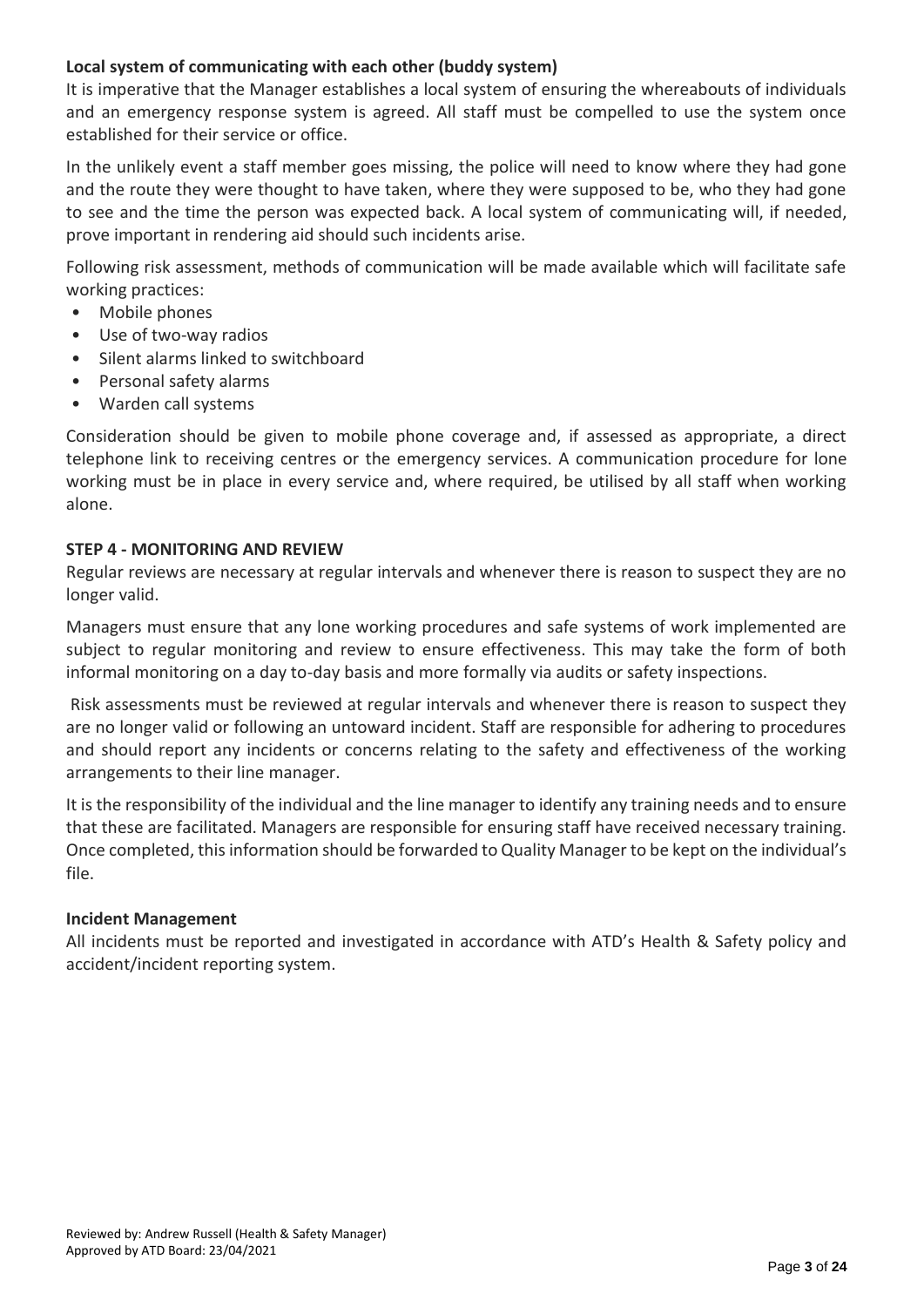# **Risk Assessment**

| Site Name       | <b>All Abbeyfield The Dales Sites</b>                  | <b>Address</b> | <sup>1</sup> Grove House Riddings Road Ilkley LS29 9BF |             |
|-----------------|--------------------------------------------------------|----------------|--------------------------------------------------------|-------------|
| <b>Activity</b> | <b>Assessment for:</b> Sam Fox                         |                |                                                        | <b>Date</b> |
|                 | Job title: Dom care assistant and night care assistant |                |                                                        |             |

**Groups at Risk: All Lone Workers Example** 

| <b>Ref</b><br><b>No</b> | <b>Task/Activity</b>                                           | <b>Hazard/Risk</b>                  |                | <b>Likelihood</b><br>Severity =<br><b>Risk Rating</b> | x         |                                                                                                                                                                                                                                                                                                                                                                                                                                                                                                                                                                                                                                                        |  |   |           | <b>Likelihood</b><br><b>Current Controls</b><br>Severity =<br><b>Risk Rating (with</b><br>controls) |  |  | $\mathbf{x}$ |
|-------------------------|----------------------------------------------------------------|-------------------------------------|----------------|-------------------------------------------------------|-----------|--------------------------------------------------------------------------------------------------------------------------------------------------------------------------------------------------------------------------------------------------------------------------------------------------------------------------------------------------------------------------------------------------------------------------------------------------------------------------------------------------------------------------------------------------------------------------------------------------------------------------------------------------------|--|---|-----------|-----------------------------------------------------------------------------------------------------|--|--|--------------|
|                         |                                                                |                                     |                | s                                                     | <b>RR</b> |                                                                                                                                                                                                                                                                                                                                                                                                                                                                                                                                                                                                                                                        |  | S | <b>RR</b> |                                                                                                     |  |  |              |
|                         | Fire, gas other critical incidents<br>and emergency situations | Staff -Trapped in<br>the building   | 2              | $\overline{4}$                                        | 8         | Ensure staff member is familiar with building and emergency<br>procedures and all exits.<br>Identify location or emergency grab bag or emergency<br>equipment.<br>Ensure nighttime checks and walk around checks undertaken<br>without using the lifts.<br>Ensure all systems are maintained in safe condition.<br>Ensure staff member has a means of communication to use the<br>buddy call system from building to building.<br>Ensure staff member knows the location of emergency<br>information and disaster recovery plans.<br>Ensure staff member is aware of potential hazards and high-risk<br>areas or potential for violence or aggression. |  | 4 | 4         |                                                                                                     |  |  |              |
| 2.                      | Work Activities & Equipment                                    | -Moving<br>and<br>handling injuries | $\overline{2}$ | $\overline{4}$                                        | 8         | A list of all emergency shut offs is contained within the fire safety<br>folder.<br>Flood and severe weather warnings are checked, and appropriate<br>protocols are in place.<br>Meeting held to discuss capabilities and tasks whilst lone working<br>with building managers.<br>Ensure staff member has had training in all relevant areas<br>associated with activities and equipment.<br>Only agreed risk tasks to be undertaken where appropriate<br>controls and emergency measures are in place.                                                                                                                                                |  | 4 | 8         |                                                                                                     |  |  |              |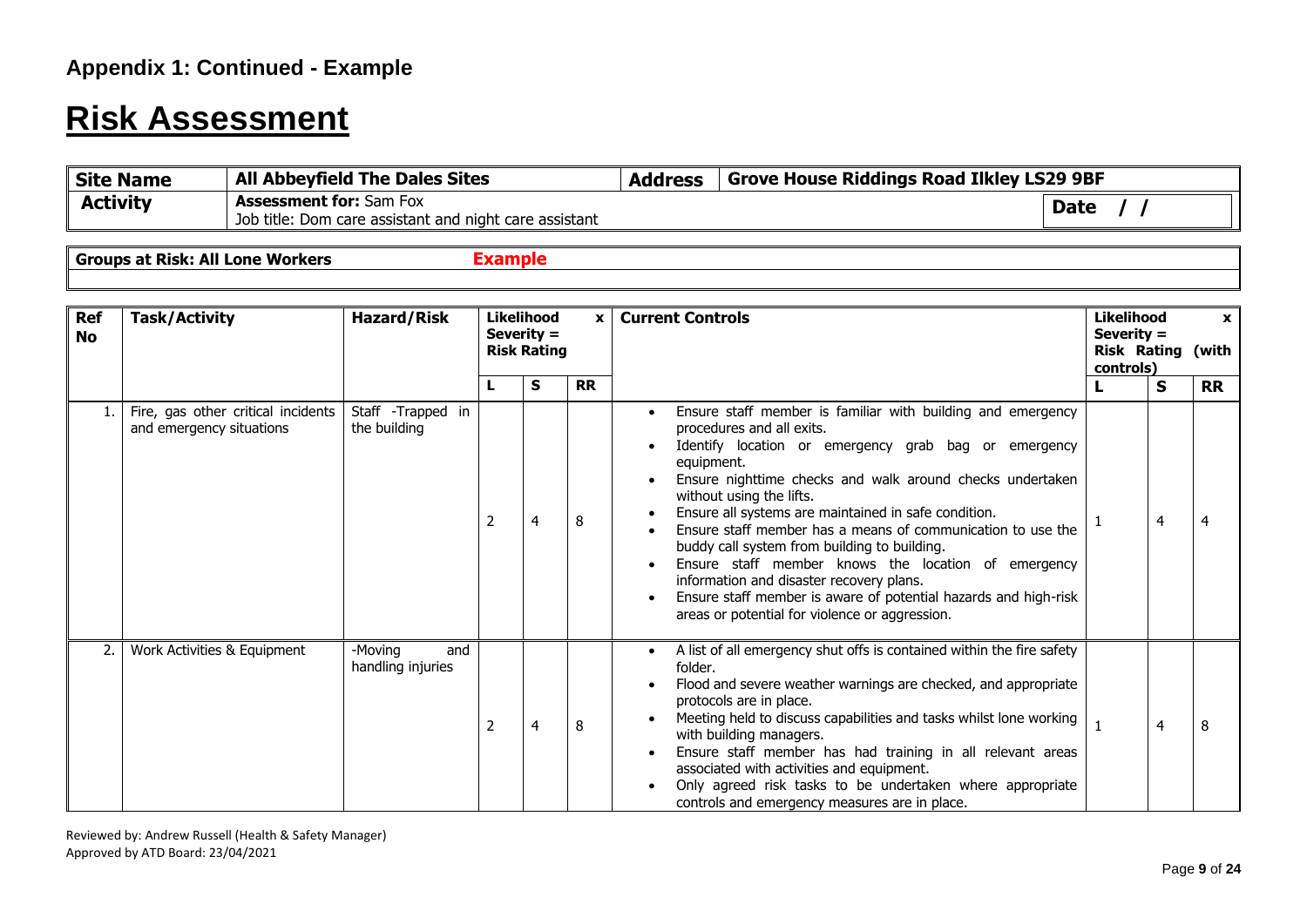|    |                            |                                     |   |                |    | All equipment is maintained in safe condition and to be used in<br>line with manufacturer's instructions and safety procedures.<br>Ensure appropriate personal protective equipment is in place.<br>Notify staff on site of location / estimated duration of task if<br>working on site remote from others.<br>Ensure before using and hazardous substances risk assessments<br>have been read and staff have had appropriate training.<br>Staff will follow information, instruction.                                                                                                                                                                                                                                                                                                                                                                                                                                                                                                                                          |  |
|----|----------------------------|-------------------------------------|---|----------------|----|---------------------------------------------------------------------------------------------------------------------------------------------------------------------------------------------------------------------------------------------------------------------------------------------------------------------------------------------------------------------------------------------------------------------------------------------------------------------------------------------------------------------------------------------------------------------------------------------------------------------------------------------------------------------------------------------------------------------------------------------------------------------------------------------------------------------------------------------------------------------------------------------------------------------------------------------------------------------------------------------------------------------------------|--|
| 3. | Security & Personal Safety | Violence<br>Aggression<br>Abduction | 3 | $\overline{4}$ | 12 | Ensure vehicles are parked in a safe well-lit area where<br>appropriate if working late after dark.<br>Ensure adequate security measures are in place.<br>Designated key holders should be strictly controlled, and numbers<br>kept to a minimum.<br>Ensure alarms are set when building is unoccupied<br>CCTV is in place in all buildings.<br>Ensure staff know who to contact if they become locked in<br>Ensure safe access codes to site/ service if locked or controlled<br>e.g., through coded doors etc.<br>$\overline{4}$<br>4<br>$\mathbf{1}$<br>Use of visitor badges / signing in/ out book.<br>Ensure all external doors / windows secured to prevent<br>unauthorised access at night where appropriate.<br>Ensure staff who work late are familiar with panic alarms systems<br>in the buildings (Tunstall/ warden calls).<br>Where appropriate do not allow access to unknown callers<br>Ensure external lighting is adequate or provide a suitable torch<br>Ensure appropriate key control to restricted areas. |  |
| 4. | <b>Medical Emergency</b>   | Employees<br>becoming ill           | 3 | 5              | 15 | Ensure appropriate first aid facilities in place following a first aid<br>needs risk assessment<br>Ensure method of communication and assess<br>Ensure reasonable adjustments have been put into place where<br>communication could be an issue<br>Employees are to let Manager know if they have any medical<br>issues<br>5<br>6<br>Ensure staff member has any personal rescue medication $-11$<br>EpiPen, Inhaler, GTN spray etc with them at all times<br>Ensure staff member has a mobile phone available when moving<br>about the building or in isolated areas- check coverage<br>Notify supervisor / manager of staff's intention to work outside<br>regular hours<br>Reduce time spent working alone so far as is reasonably<br>practicable                                                                                                                                                                                                                                                                            |  |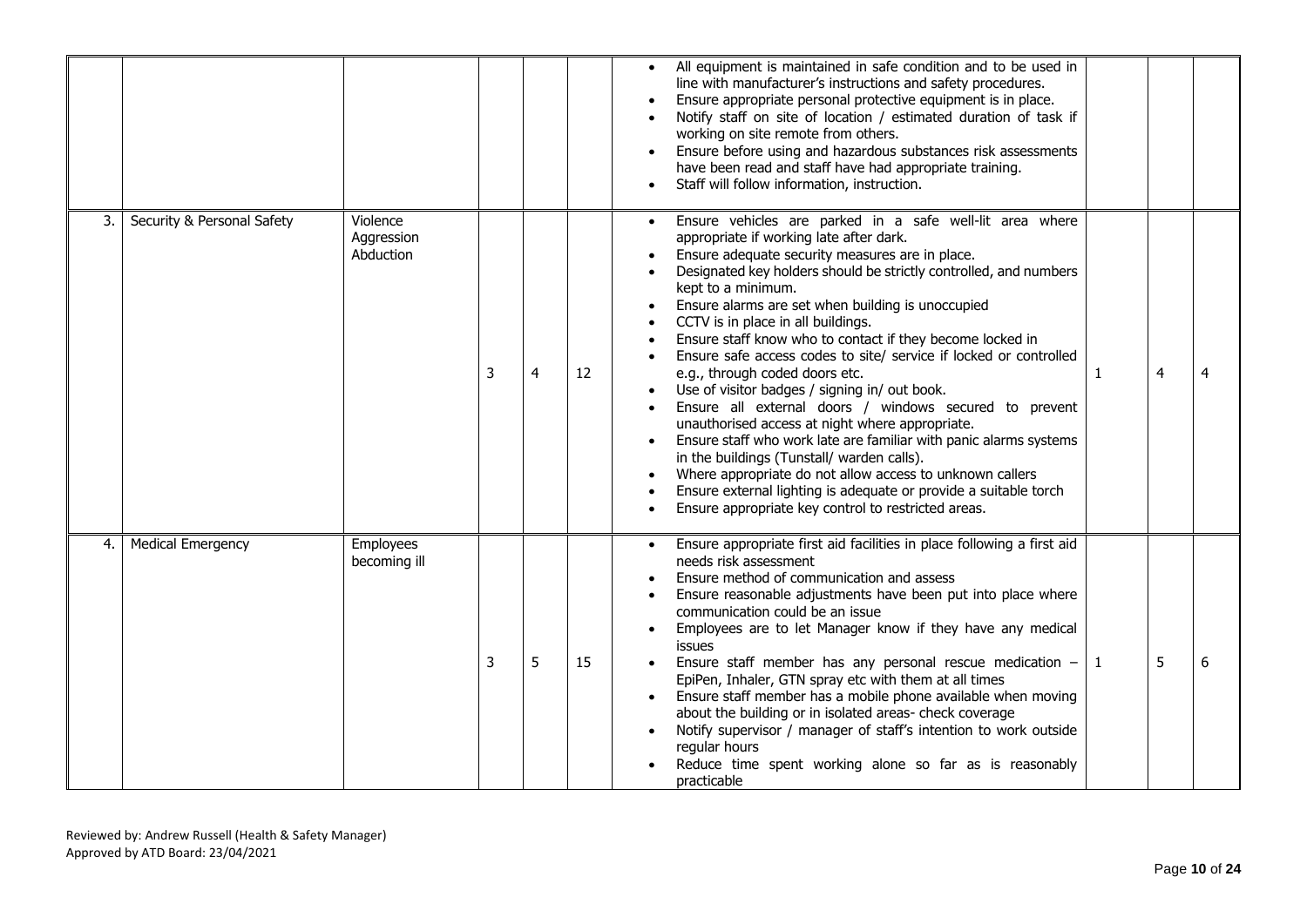|     |                                   |                                               |   |    | Ensure a colleague, partner, appropriate buddy etc. is aware you<br>are working alone and who to contact in the event of overdue<br>contact                                                                                                                                                                                                                                                                                                                                                                                                                                                                                                                                                                                                                                                                                                           |
|-----|-----------------------------------|-----------------------------------------------|---|----|-------------------------------------------------------------------------------------------------------------------------------------------------------------------------------------------------------------------------------------------------------------------------------------------------------------------------------------------------------------------------------------------------------------------------------------------------------------------------------------------------------------------------------------------------------------------------------------------------------------------------------------------------------------------------------------------------------------------------------------------------------------------------------------------------------------------------------------------------------|
| .5. | Work travel and visits to clients | Stranded<br>employees-falls,<br>slips & trips | 4 | 12 | Staff are to let other staff know the building they are travelling to<br>before leaving.<br>Staff are advised to have breakdown cover and action to take to<br>stay safe if they break down.<br>Ensure they have a fully charged mobile phone or a charger with<br>them for their mobile phone.<br>Have a torch- applicable to time of day<br>High visibility jacket<br>Warning triangle<br>8<br>Vehicle checks are to be carried out before the journey (POWER  <br>4<br>) petrol, oil, water, electrics, rubber.<br>Employees are to have business use insurance.<br>Route planning and location of safe parking<br>Where appropriate, suitable overnight accommodation booked-<br>take reference numbers given to head office<br>Weather checks for any hazardous weather conditions<br>Appropriate time of visit where practicable- daylight etc. |

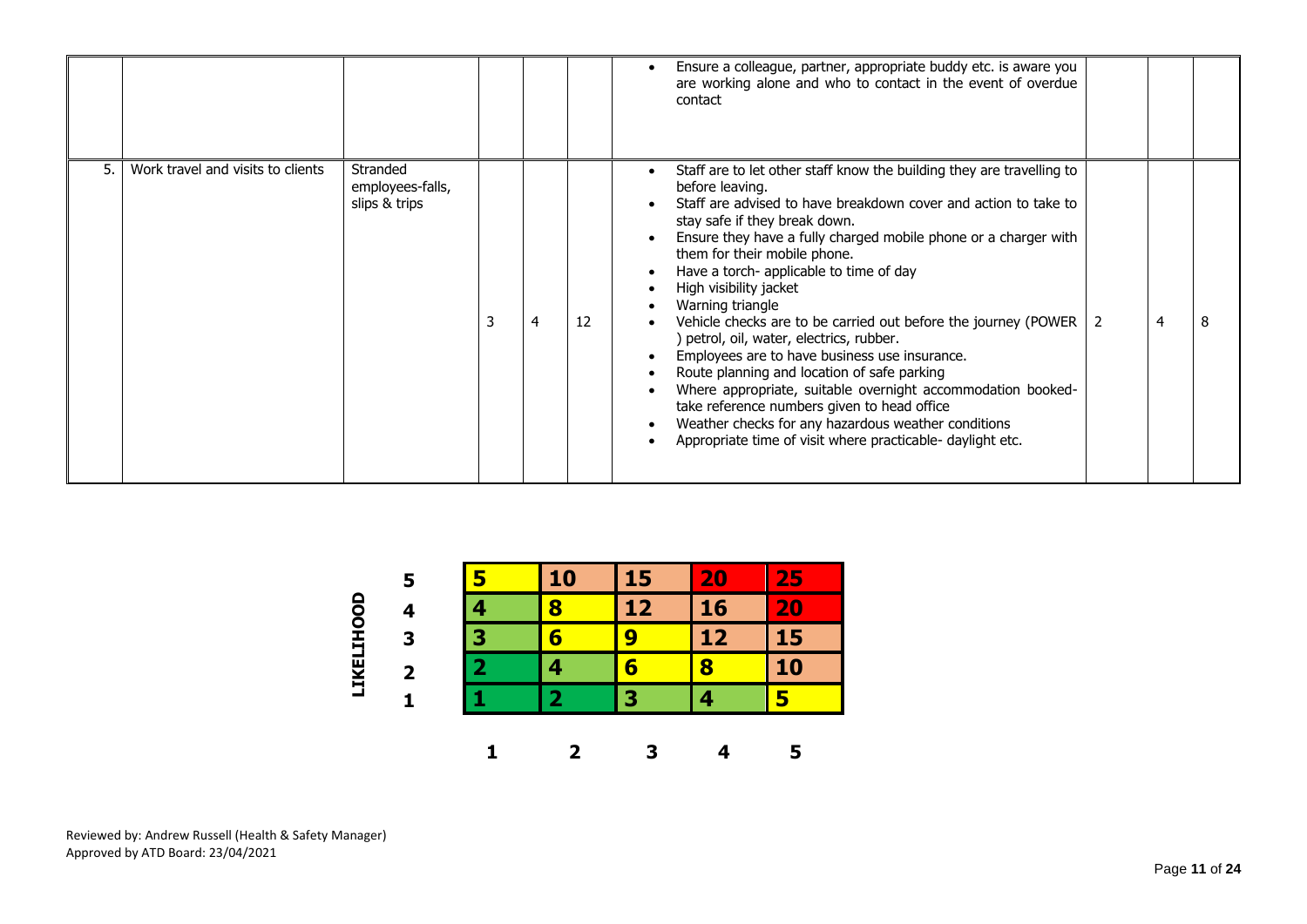#### **SEVERITY (CONSEQUENCE)**

#### **Risk Status**

- **1 – 4 = Acceptable No further action required.**
- **5 – 9 = Adequate look to improve at next review.**
- **10 – 16 = Tolerable look to improve within specified time frame.**
- **17 – 25 = Stop activity and make immediate improvements.**

| <b>Risk Assessment Carried</b><br>Out By | <b>Date</b> | Signature |  |
|------------------------------------------|-------------|-----------|--|
|                                          |             |           |  |
|                                          |             |           |  |

# **Action Plan**

| <b>Activity/Situation/Hazard</b> | <b>Action Required</b> | <b>Action By</b> | Completed By<br>(name & date) |
|----------------------------------|------------------------|------------------|-------------------------------|
|                                  |                        |                  |                               |
|                                  |                        |                  |                               |
|                                  |                        |                  |                               |
|                                  |                        |                  |                               |
|                                  |                        |                  |                               |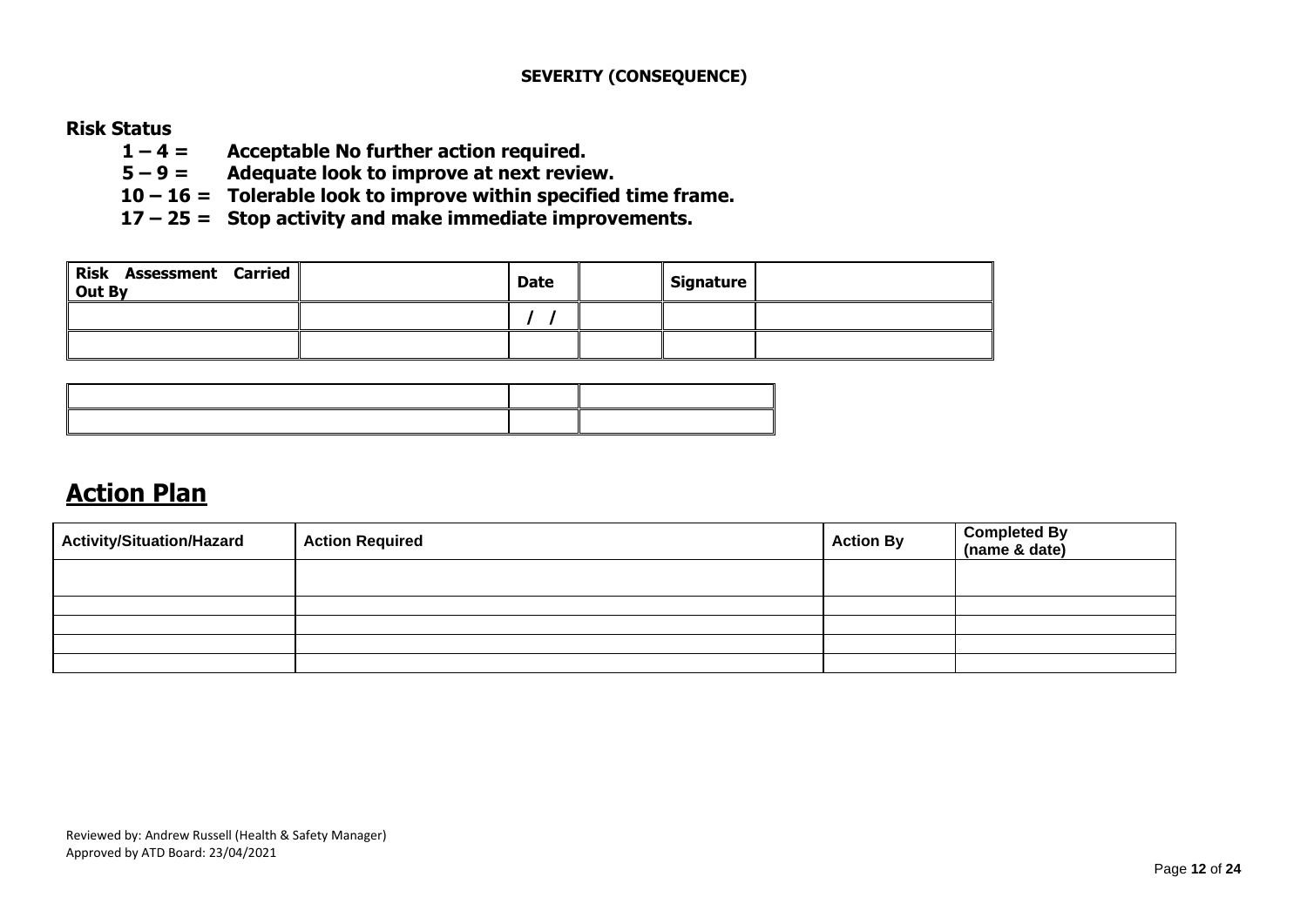# **Risk Assessment**

| <b>Site Name</b> | <b>All Abbeyfield The Dales Sites</b> | <b>Address</b> | <b>Grove House Riddings Road Ilkley LS29 9BF</b> |  |
|------------------|---------------------------------------|----------------|--------------------------------------------------|--|
| <b>Activity</b>  | <b>Lone Worker</b>                    |                | <b>Date</b>                                      |  |

**Groups at Risk: All Lone Workers** 

| <b>Ref</b><br><b>No</b> | <b>Task/Activity</b> | <b>Hazard/Risk</b> | Likelihood<br>Severity $=$<br><b>Risk Rating</b> | $\mathbf{x}$ | <b>Current Controls</b> |  | Likelihood<br>$\mathbf{x}$<br>Severity =<br><b>Risk Rating (with</b><br>controls) |           |  |
|-------------------------|----------------------|--------------------|--------------------------------------------------|--------------|-------------------------|--|-----------------------------------------------------------------------------------|-----------|--|
|                         |                      |                    | S                                                | <b>RR</b>    |                         |  | $\mathbf{s}$                                                                      | <b>RR</b> |  |
| 6.                      |                      |                    |                                                  |              |                         |  |                                                                                   |           |  |
| 7.                      |                      |                    |                                                  |              |                         |  |                                                                                   |           |  |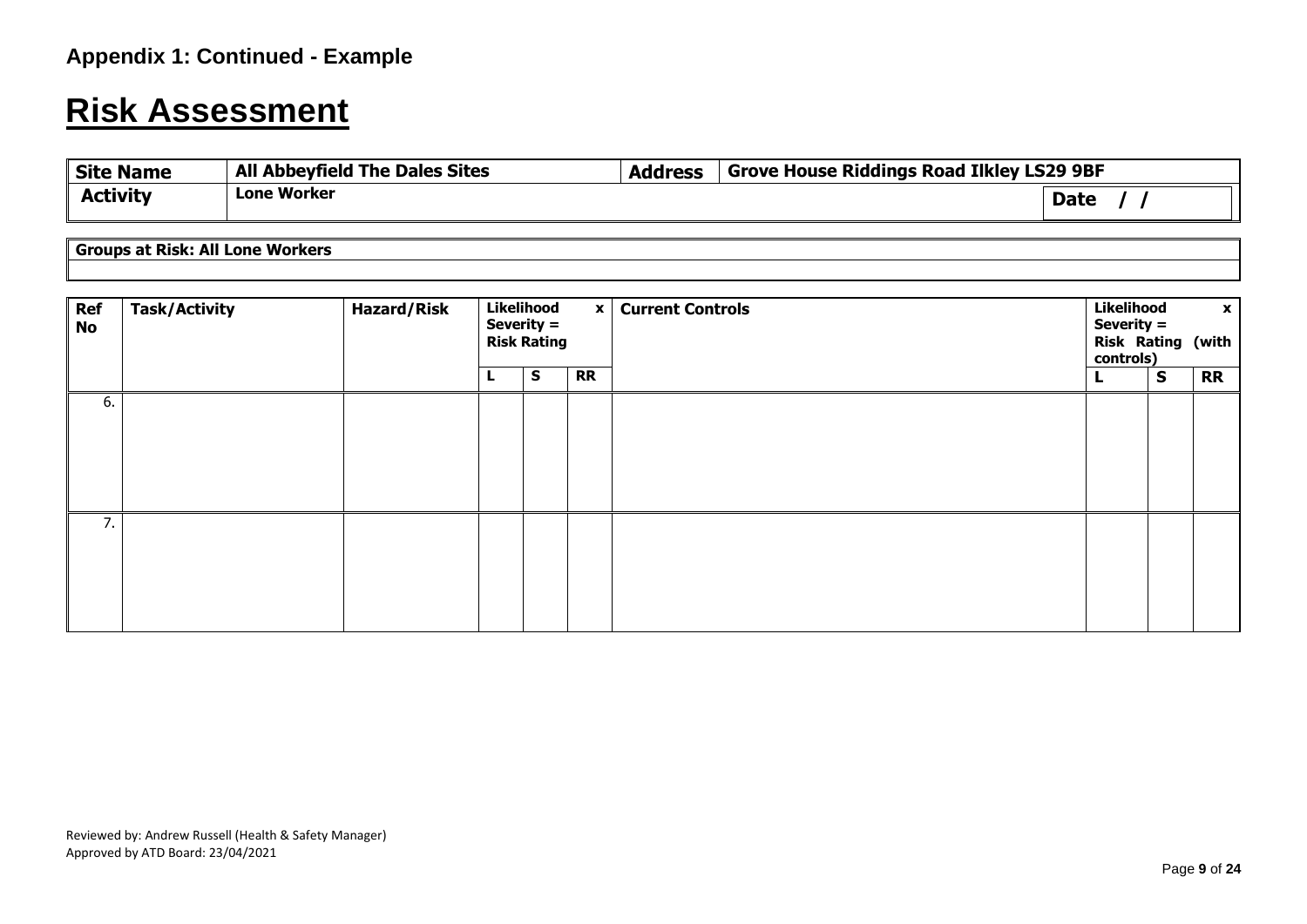

#### **Risk Status**

- **1 – 4 = Acceptable No further action required.**
- **5 – 9 = Adequate look to improve at next review.**
- **10 – 16 = Tolerable look to improve within specified time frame.**
- **17 – 25 = Stop activity and make immediate improvements.**

| Risk Assessment Carried<br>Out By | <b>Date</b> | Signature |  |
|-----------------------------------|-------------|-----------|--|
|                                   |             |           |  |
|                                   |             |           |  |

# **Action Plan**

| Activity/Situation/Hazard | <b>Action Required</b> | <b>Action By</b> | Completed By<br>(name & date) |
|---------------------------|------------------------|------------------|-------------------------------|
|                           |                        |                  |                               |
|                           |                        |                  |                               |
|                           |                        |                  |                               |
|                           |                        |                  |                               |
|                           |                        |                  |                               |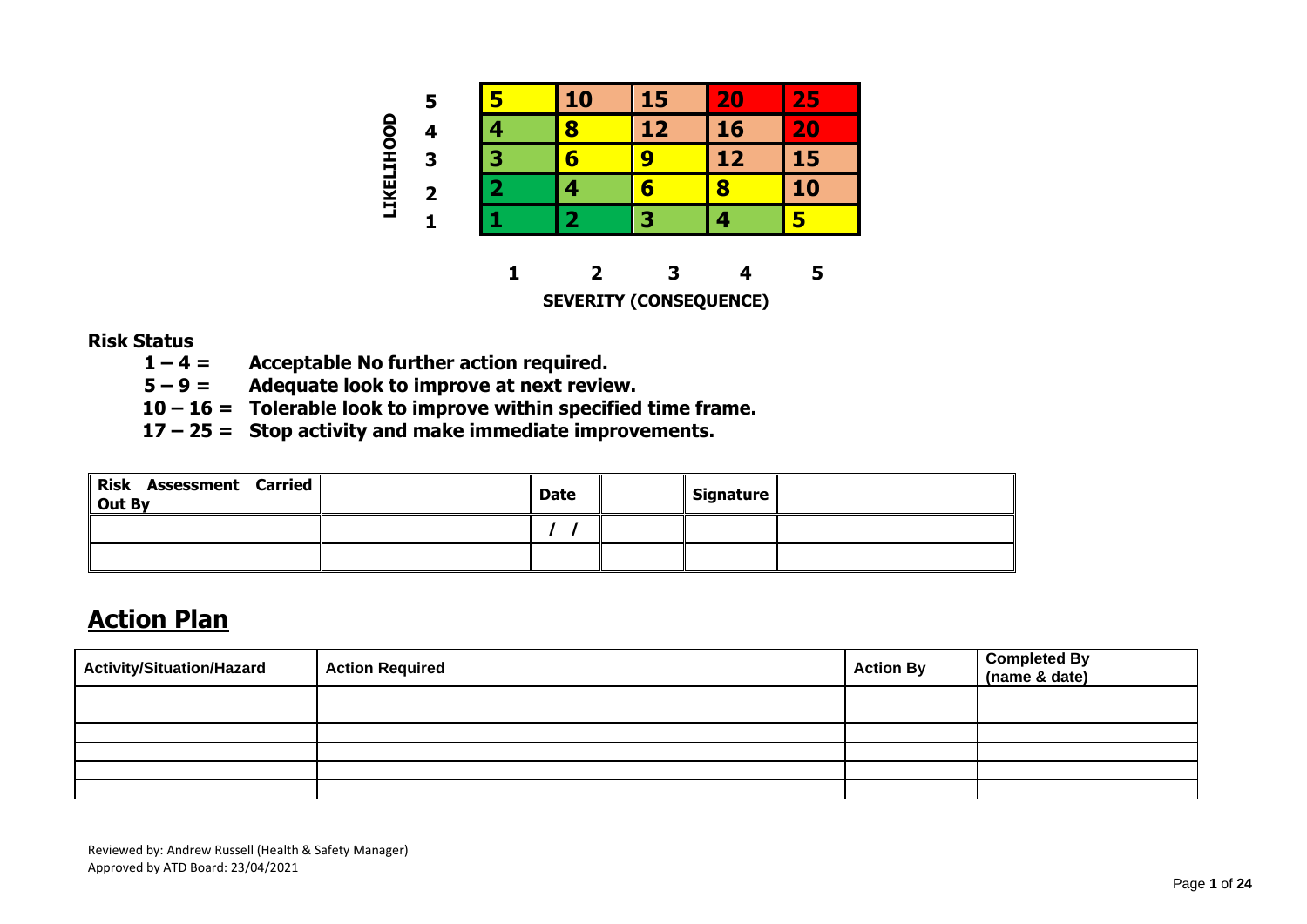# **Appendix 2: Example Buddy System**

*This procedure should be followed throughout all shifts*

| Let your buddy know of any changes to your schedule.<br>On high risk visits/tasks communicate arrival and departure to buddy.<br>Agree a schedule of regular checks on each other throughout the shift even if high risk visits/<br>tasks have not been arranged.<br>Confirm with base/buddy that you have returned or the visit/task has ended.<br>Arrange for contact/emergency response if your return is overdue<br>Communicate via mobile phone/telephone to highlight any visit or situation causing concern.<br>Have specific code words if necessary.<br>If no other point of contact is available, especially at night, leave messages at home or, where<br>this is not possible, with a designated member of staff.<br>Staff who are not routinely defined a lone worker, such as catering, domestic, office staff, on call<br>duty personnel etc. may wish to inform someone they are working alone and contact them again<br>to confirm they have finished work and left the premises.<br>If you are working alone and something happens that makes you feel isolated or insecure you<br>could also inform someone that you are there and arrange for regular contact, e.g. hourly<br>telephone checks. If possible, lock the external doors to the building for improved security and<br>if you do feel threatened or at risk from a security type incident call the Police. | Team up with a work colleague "buddy" and share details of both your work schedules for the<br>day and your vehicle and travel details i.e. destinations and expected times of arrival/departure. |
|-------------------------------------------------------------------------------------------------------------------------------------------------------------------------------------------------------------------------------------------------------------------------------------------------------------------------------------------------------------------------------------------------------------------------------------------------------------------------------------------------------------------------------------------------------------------------------------------------------------------------------------------------------------------------------------------------------------------------------------------------------------------------------------------------------------------------------------------------------------------------------------------------------------------------------------------------------------------------------------------------------------------------------------------------------------------------------------------------------------------------------------------------------------------------------------------------------------------------------------------------------------------------------------------------------------------------------------------------------------------------------------------|---------------------------------------------------------------------------------------------------------------------------------------------------------------------------------------------------|
|                                                                                                                                                                                                                                                                                                                                                                                                                                                                                                                                                                                                                                                                                                                                                                                                                                                                                                                                                                                                                                                                                                                                                                                                                                                                                                                                                                                           |                                                                                                                                                                                                   |
|                                                                                                                                                                                                                                                                                                                                                                                                                                                                                                                                                                                                                                                                                                                                                                                                                                                                                                                                                                                                                                                                                                                                                                                                                                                                                                                                                                                           |                                                                                                                                                                                                   |
|                                                                                                                                                                                                                                                                                                                                                                                                                                                                                                                                                                                                                                                                                                                                                                                                                                                                                                                                                                                                                                                                                                                                                                                                                                                                                                                                                                                           |                                                                                                                                                                                                   |
|                                                                                                                                                                                                                                                                                                                                                                                                                                                                                                                                                                                                                                                                                                                                                                                                                                                                                                                                                                                                                                                                                                                                                                                                                                                                                                                                                                                           |                                                                                                                                                                                                   |
|                                                                                                                                                                                                                                                                                                                                                                                                                                                                                                                                                                                                                                                                                                                                                                                                                                                                                                                                                                                                                                                                                                                                                                                                                                                                                                                                                                                           |                                                                                                                                                                                                   |
|                                                                                                                                                                                                                                                                                                                                                                                                                                                                                                                                                                                                                                                                                                                                                                                                                                                                                                                                                                                                                                                                                                                                                                                                                                                                                                                                                                                           |                                                                                                                                                                                                   |
|                                                                                                                                                                                                                                                                                                                                                                                                                                                                                                                                                                                                                                                                                                                                                                                                                                                                                                                                                                                                                                                                                                                                                                                                                                                                                                                                                                                           |                                                                                                                                                                                                   |
|                                                                                                                                                                                                                                                                                                                                                                                                                                                                                                                                                                                                                                                                                                                                                                                                                                                                                                                                                                                                                                                                                                                                                                                                                                                                                                                                                                                           |                                                                                                                                                                                                   |
|                                                                                                                                                                                                                                                                                                                                                                                                                                                                                                                                                                                                                                                                                                                                                                                                                                                                                                                                                                                                                                                                                                                                                                                                                                                                                                                                                                                           |                                                                                                                                                                                                   |
|                                                                                                                                                                                                                                                                                                                                                                                                                                                                                                                                                                                                                                                                                                                                                                                                                                                                                                                                                                                                                                                                                                                                                                                                                                                                                                                                                                                           |                                                                                                                                                                                                   |
|                                                                                                                                                                                                                                                                                                                                                                                                                                                                                                                                                                                                                                                                                                                                                                                                                                                                                                                                                                                                                                                                                                                                                                                                                                                                                                                                                                                           |                                                                                                                                                                                                   |
|                                                                                                                                                                                                                                                                                                                                                                                                                                                                                                                                                                                                                                                                                                                                                                                                                                                                                                                                                                                                                                                                                                                                                                                                                                                                                                                                                                                           |                                                                                                                                                                                                   |
|                                                                                                                                                                                                                                                                                                                                                                                                                                                                                                                                                                                                                                                                                                                                                                                                                                                                                                                                                                                                                                                                                                                                                                                                                                                                                                                                                                                           |                                                                                                                                                                                                   |
|                                                                                                                                                                                                                                                                                                                                                                                                                                                                                                                                                                                                                                                                                                                                                                                                                                                                                                                                                                                                                                                                                                                                                                                                                                                                                                                                                                                           |                                                                                                                                                                                                   |
|                                                                                                                                                                                                                                                                                                                                                                                                                                                                                                                                                                                                                                                                                                                                                                                                                                                                                                                                                                                                                                                                                                                                                                                                                                                                                                                                                                                           |                                                                                                                                                                                                   |
|                                                                                                                                                                                                                                                                                                                                                                                                                                                                                                                                                                                                                                                                                                                                                                                                                                                                                                                                                                                                                                                                                                                                                                                                                                                                                                                                                                                           |                                                                                                                                                                                                   |
|                                                                                                                                                                                                                                                                                                                                                                                                                                                                                                                                                                                                                                                                                                                                                                                                                                                                                                                                                                                                                                                                                                                                                                                                                                                                                                                                                                                           |                                                                                                                                                                                                   |
|                                                                                                                                                                                                                                                                                                                                                                                                                                                                                                                                                                                                                                                                                                                                                                                                                                                                                                                                                                                                                                                                                                                                                                                                                                                                                                                                                                                           |                                                                                                                                                                                                   |
|                                                                                                                                                                                                                                                                                                                                                                                                                                                                                                                                                                                                                                                                                                                                                                                                                                                                                                                                                                                                                                                                                                                                                                                                                                                                                                                                                                                           | Staff member to sign out at the end of the shift.                                                                                                                                                 |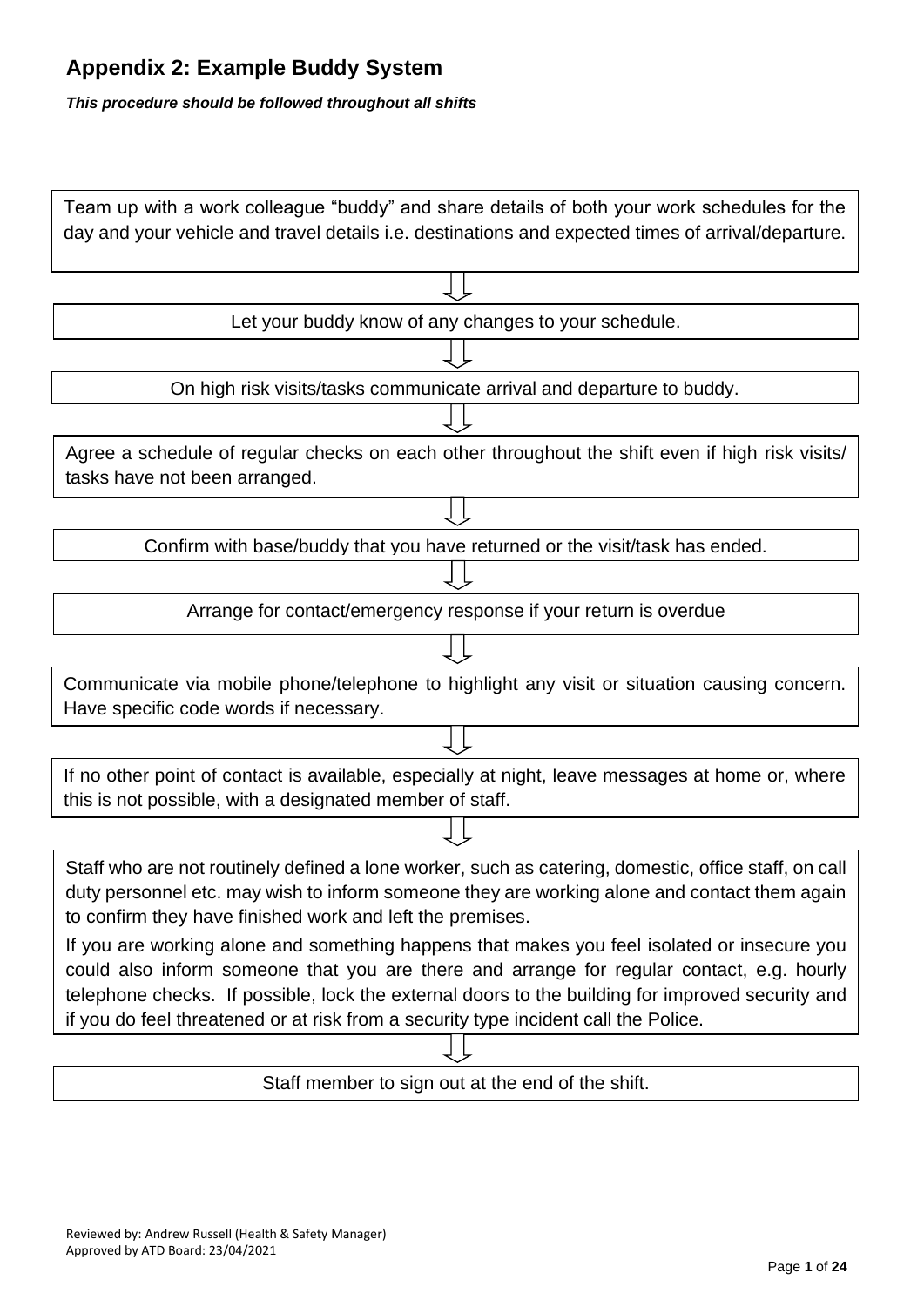# **Appendix 3: Home visits - Assessments and Meetings**

- Is the visit to the client's home necessary or can they come to you at an ATD location?
- Will changing the time of the visit reduce risks? Consider arranging visits for particular times of day such as mornings when people are around and when antisocial or illegal activity should be minimal.
- Have you the knowledge that will allow you to recognise when a situation is becoming dangerous? The danger may not come from the visit but from risks in the local area.
- Have you the communication skills to de-escalate or resolve the situation if safe to do so?
- Do you know when to leave and seek assistance?
- Is this to be your first visit to the service user?
- Have you read through their notes and records to acquaint yourself with relevant information including possible risks?
- Are you providing cover for another member of staff? Brief colleagues on difficulties. Is a joint visit necessary?

Useful information and checklist required by staff member prior to any visit to a service user's home may include:

- Full Name (given name, where applicable)
- Date of Birth
- Address (obtain clear directions to location of residence).
- Telephone number (make sure the service user knows you will be visiting unless there are reasons for an unannounced visit)
- Diagnosis
- GP name and address
- Contact number of appropriate person if further help required e.g., line manager or colleague.
- Reason for visit.
- Is the individual already known to ATD?
- Specific equipment: carry only what is necessary (carrying valuable computers and equipment can make you a target for robbery)
- Are there other occupants in the house or those who have access?
- Are there any perceived or previous problems e.g., service user/ relative aggression/ known causes of aggression?
- Is there any indication of anti-social/ criminal activity in the area?
- Is there indication of need for staff to visit in pairs?
- Is there any indication that you should not use your own car or be easily identifiable as a health/ social care worker?
- Consider the need to vary routine or routes
- Aggressive /unusual pets
- How access to the house can be obtained e.g., key to house, isolation of area.

It is recognised that some of the above information may not be available prior to a visit. Visits requested with little or scant information should be dealt with as a higher risk visit.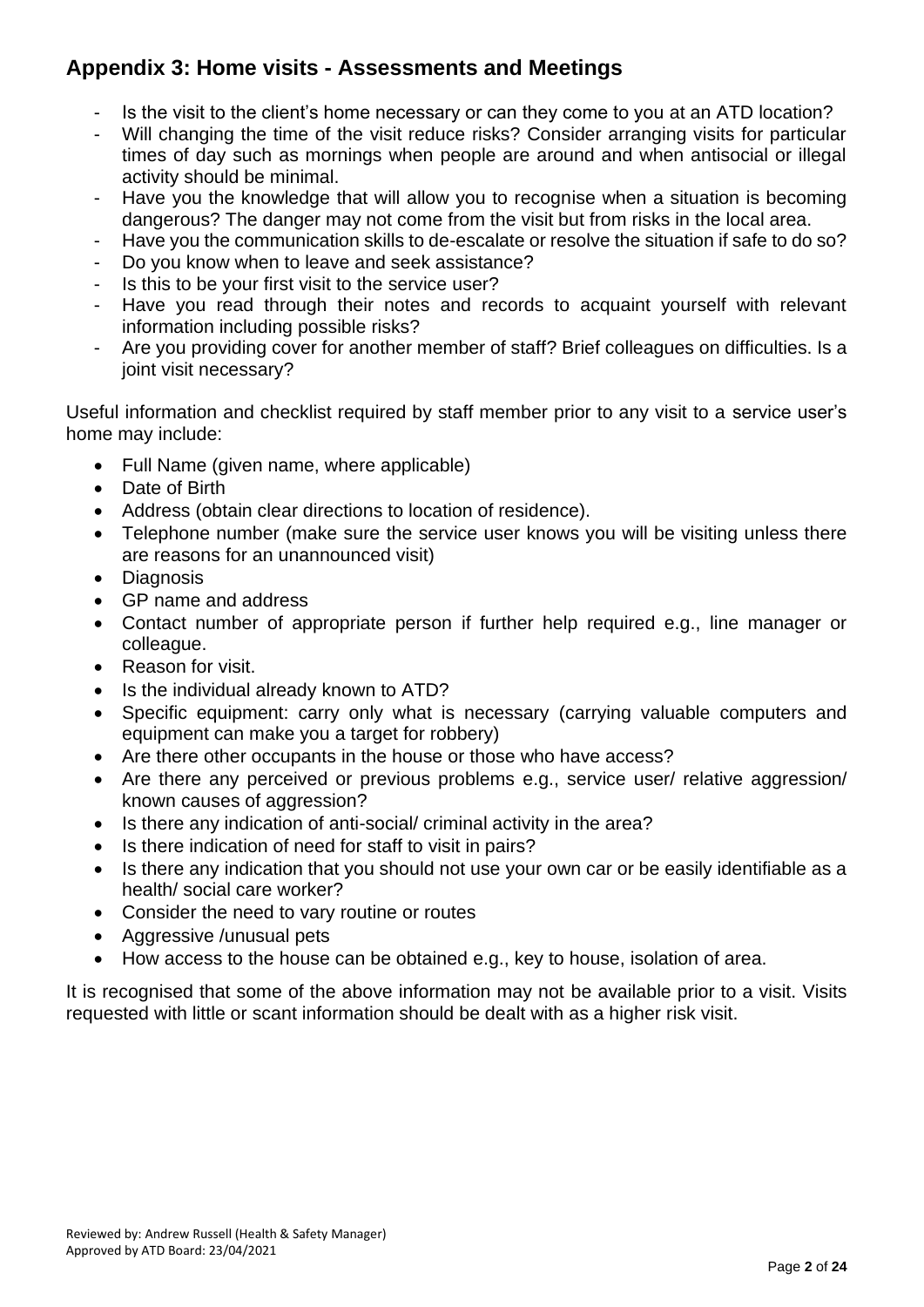# **Personal Safety Tips on Arrival**

BE ALERT, BE AWARE, BE SAFE

- Park with care in such a way as to ensure a safe exit.
- Be aware of your attitude and body language.
- Keep clear of the doorway after ringing and stand sideways on so you present a narrow, non-threatening but protected stance.
- Introduce yourself and the reason for your visit.
- Always show your ID card.
- Do not enter if the person you are calling to visit is not available.
- Do not enter if met with aggression at the front door or the person appears to be under the influence of alcohol or drugs.
- Only enter when you are invited, and you feel safe to do so.
- Follow the occupants in when entering.
- Ask for dogs to be put in another room before you go in.
- Check how the door locks as you go in.
- Be aware of your surroundings and exits.
- Try to sit nearest the door.
- Remain aware of the behaviour of all persons in the house, watching for changes in mood, movements or expressions that may indicate a problem.
- If another person enters the room, reassess. If uncomfortable, terminate the visit and leave.
- Never give your home telephone number or address.

IF AT ANY TIME YOU FEEL YOUR SAFETY IS AT RISK, LEAVE IMMEDIATELY AND CONTACT YOUR LINE MANAGER.

#### **On Return**

If something has happened during your visit which has caused you concern or has caused you to feel threatened, inform your line manager and discuss further action.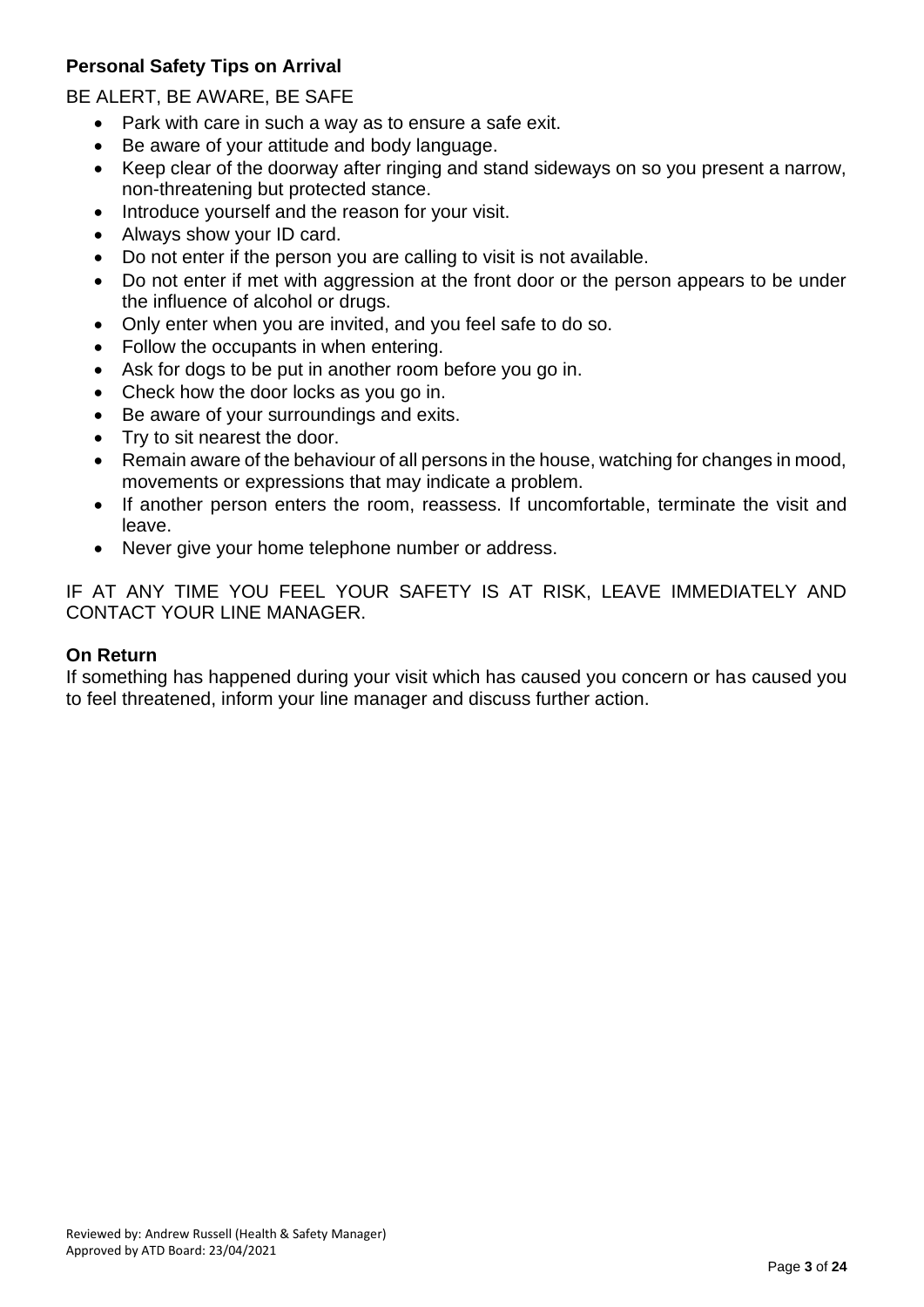# **Appendix 4: Severe Weather Conditions and Breakdowns**

If weather conditions are severe and roads are unsafe, do not put yourself at unnecessary risk. Unless arranged on a rota, staff must communicate with their line managers and colleagues to inform them that they are going on a visit and provide details of the location, route, duration etc. If your visit is essential, make sure you are prepared for any eventuality.

Consider:

- Breakdown cover
- Warm clothing
- Mobile phone and in car charger
- Torch
- Yellow jacket
- First aid kit
- Money, food, and fluids if stuck in traffic for a long period
- Personal medication e.g., inhalers
- Safest major route, which is likely to be well lit, appropriately signed and be kept clear.

By keeping your motor vehicle in good working order and carrying out regular servicing it will limit the risk of breaking down. Simple pre-driving checks will also help and can include:

- Fuel in the tank and extra fuel in a safety-approved can
- Oil level to correct level
- Water in radiator
- Spare tyre is inflated
- Horn and lights working
- Water in washer bottle and washers working.
- Do you know how to change a wheel and where your fuses are in the car? Do you have spare fuses?

If your car breaks down:

- Turn on your hazard warning lights (notify your "buddy"/colleague) and summon assistance as appropriate.
- Try to assess whether it is safer to stay in your car or to get out. Take account of how isolated you are, the time of day and the speed of traffic.
- If you stay inside the vehicle, sit in the passenger seat to give the impression you are not alone.
- Keep your doors locked and the window open no more than 1.5 inches. If someone stops to offer help, ask them to telephone the police. Do not let people who offer to help get into your car.
- If you leave the car, lock it, and note its location. If you have a personal alarm, take it, and keep it in your hand. If it is dark, or will be soon, take a torch.

If you have a warning triangle, place it in the direction of on-coming traffic, 30 metres from your car and on the same side of the road.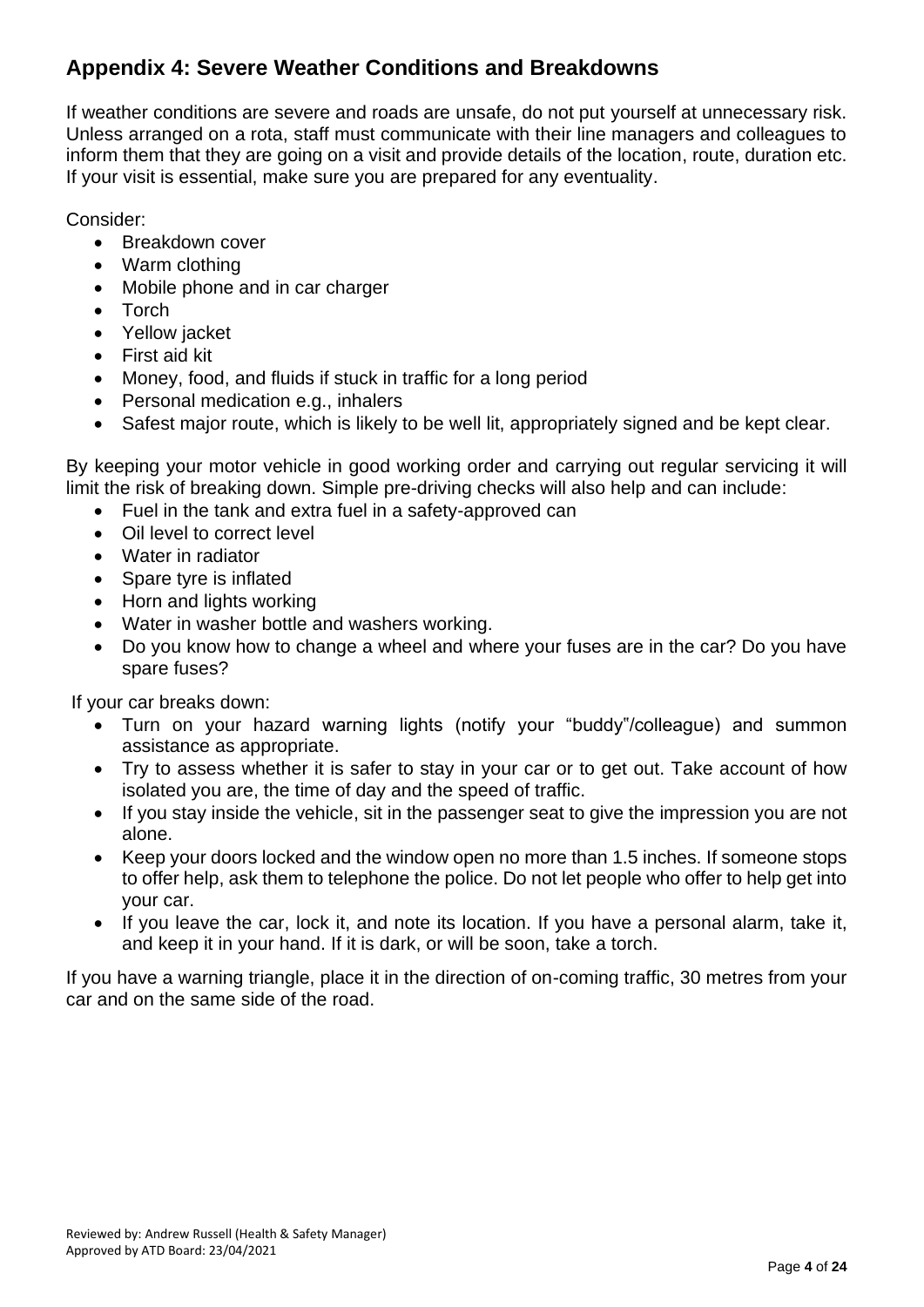#### **Journey safety:**

- Plan your route before setting off: when you have the choice, use main roads.
- Tell someone the route you will be taking and when you expect to arrive.
- Let someone know if you change your journey plans or need to take a detour due to road closures.
- Have the directions and maps in the car so you do not have to stop to ask.
- Keep aware of the latest police recommendations regarding road rage. For example, if another driver gets annoyed with you, do not make eye contact, or make gestures.
- Do not have valuables visible in the car when driving.
- Stay in the car as much as you can. Keep the doors locked and windows closed, especially in towns where you will be stopping at junctions.
- Keep handbags, briefcases, and mobile phones out of reach of open windows in case of snatch thieves.
- When you leave the car make sure you lock personal belongings and equipment etc. in the boot.
- Lock your car, even if you are only going to pay for petrol on a garage forecourt.
- When parking in daylight, consider what the area will be like in the dark.
- At night, park in a place which is well lit and busy (if possible). Try to avoid car parks or areas where you and your vehicle are not clearly visible.
- Have the keys ready before you get into the car and check the back seat.
- If you see an incident or accident or someone tries to flag you down seeking assistance, ask yourself if it is genuine and if you could really help. It might be best to phone for help or drive to the nearest Police station.
- If a car pulls up in front of you and you must stop, keep the engine running. Stay calm and ensure all the doors and windows are locked. If the driver leaves the car to approach you, reverse as far as you can while sounding the horn and activating the hazard lights.
- If you think you are being followed, try to alert other drivers with your lights and horn. Phone or pretend to phone the Police and make an obvious note of the car registration number. Keep driving until you reach a busy area, a police/fire or ambulance station or even a garage.

Never give lifts to strangers.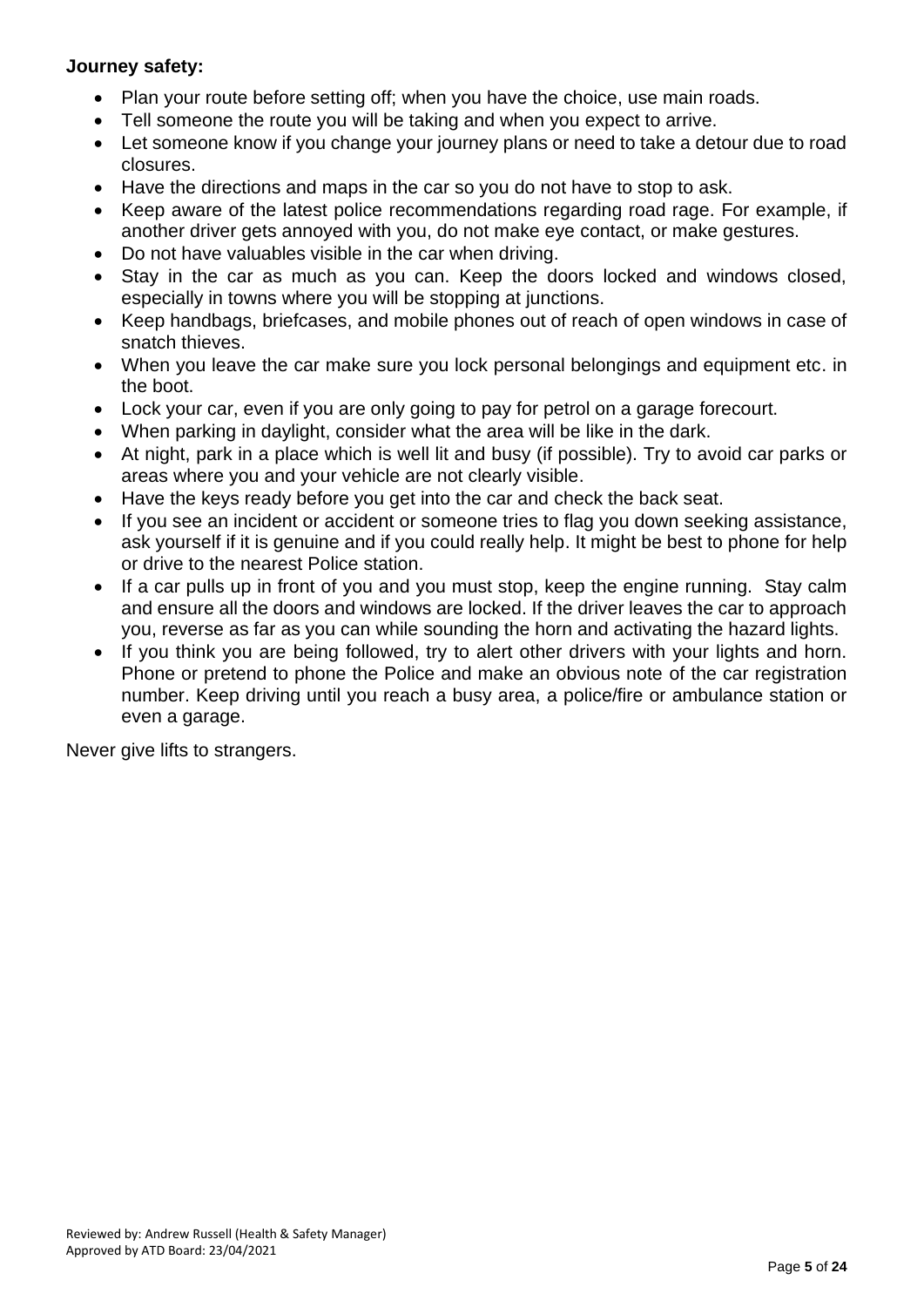# **Appendix 5: Personal Safety Whilst on Foot**

- Avoid wearing clothing or accessories that could be used to harm you e.g. Scarves, ties, heavy necklaces.
- You are more likely to escape danger wearing clothes you can move in easily and shoes that are comfortable; walking quickly is usually safer than trying to run.
- Valuables such as wallets should be kept in an inside pocket and secured or use a body belt or "bum bag"; try to keep both hands free.
- To carry things, use a small bag slung across your body under a jacket or coat, or a shoulder bag with a short strap and secure fastenings. Ensure it sits close to your body with the fastening innermost.
- Carry in your pocket the telephone number to stop all your cheque cards and your keys.
- Whenever possible, avoid walking alone at night or near groups of rowdy people.
- Keep too busy, well-lit roads.
- Do not take short cuts, unless you know they are as safe as the longer route.
- Avoid poorly lit or little used underpasses, waste ground and isolated pathways especially at night.
- Carry a small torch.
- Walk facing oncoming traffic.
- At night or in bad weather conditions where visibility is poor, ensure you wear a high visibility jacket.
- Have a personal alarm readily available if identified by risk assessment.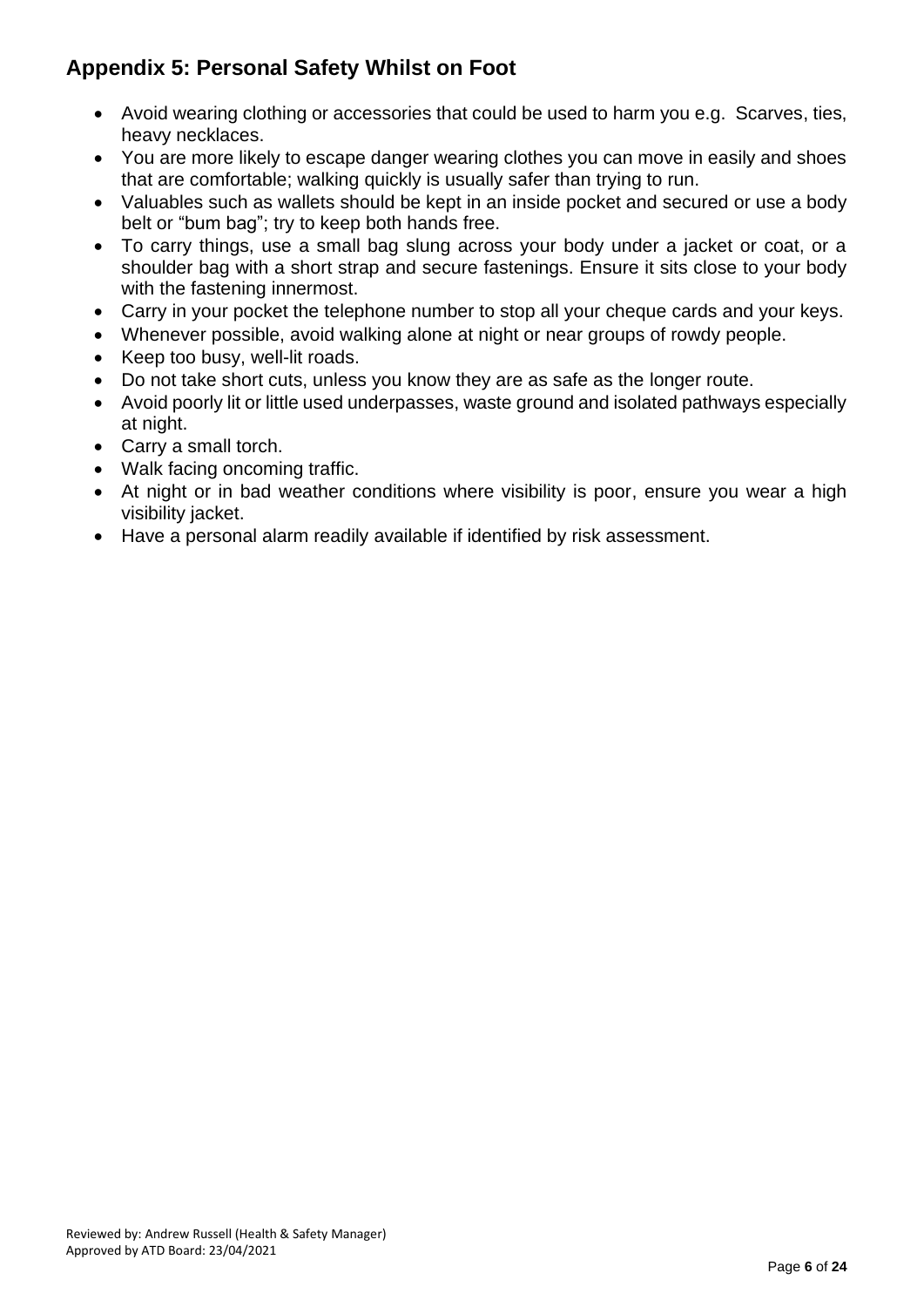# **Appendix 6: Manager's Checklist**

To manage an effective safe system of work for lone working, managers may wish to utilise one or more of the following:

- Office diary/ whiteboard/ clocking in-out procedures.
- Mobile phones/ speed dial numbers/agreed code words with other staff members.
- Buddy lists.
- Record of staff mobile and personal numbers (with agreement).
- Record of colour/ make/ registration of staff cars (with agreement).
- Risk assessment and lone working standing agenda items on local team meetings.